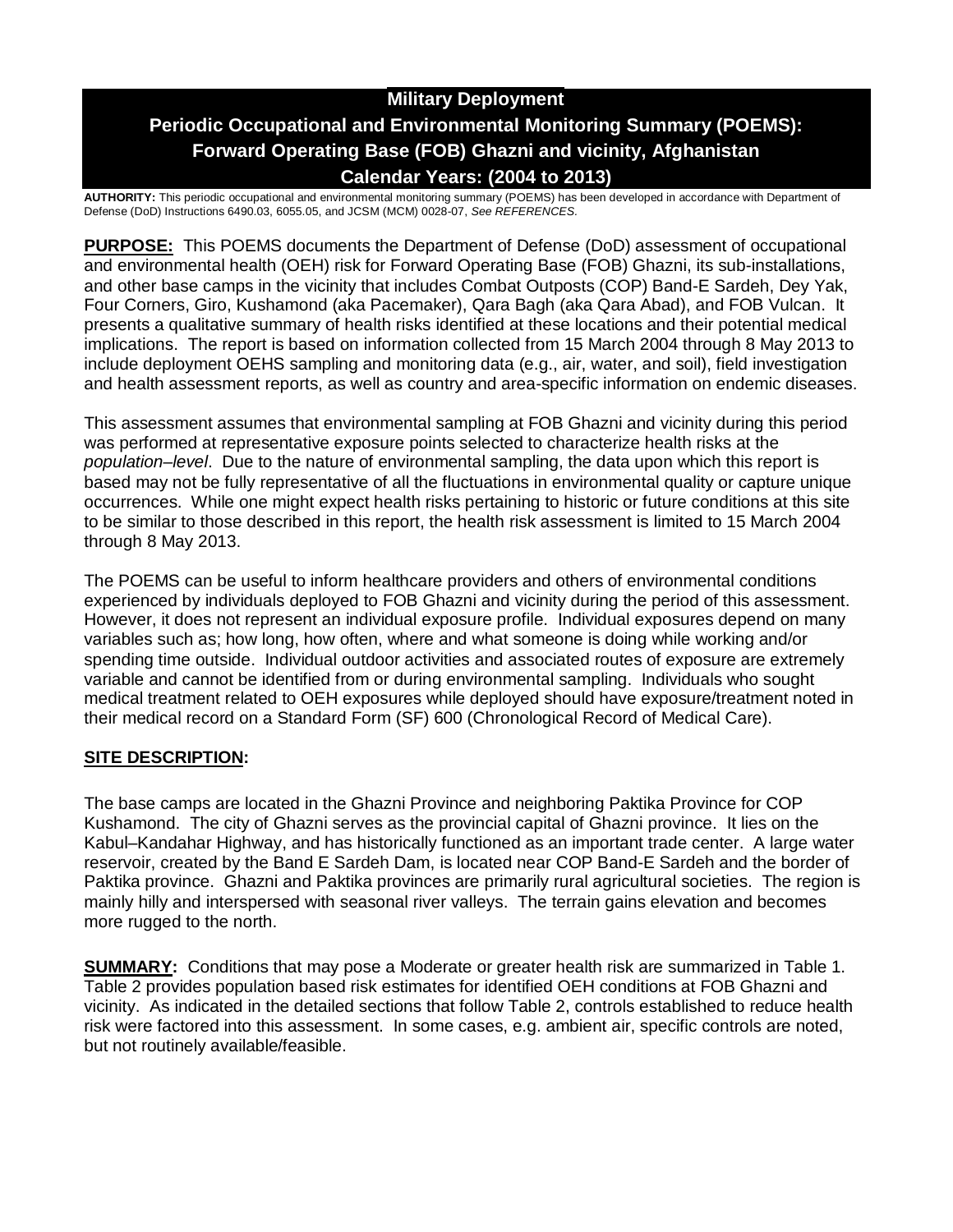### **Table 1: Summary of Occupational and Environmental Conditions with MODERATE or Greater Health Risk**

#### *Short-term health risks & medical implications:*

The following hazards may be associated with potential acute health effects in some personnel during deployment at Forward Operating Base (FOB) Ghazni and vicinity that includes Combat Outpost (COP) Band-E Sardeh, COP Dey Yak, COP Four Corners, FOB Ghazni, COP Giro, COP Kushamond, COP Qarabagh, and FOB Vulcan:

Food/waterborne diseases (e.g., bacterial diarrhea, hepatitis A, typhoid/paratyphoid fever, diarrhea-cholera, diarrheaprotozoal, brucellosis, hepatitis E); other endemic diseases (malaria, cutaneous leishmaniasis (acute), Crimean-Congo hemorrhagic fever, sandfly fever, typhus-miteborne, leptospirosis, Tuberculosis (TB), rabies, anthrax, Q fever); heat stress; and cold stress. For food/waterborne diseases (e.g., bacterial diarrhea, hepatitis A, typhoid/paratyphoid fever, diarrheacholera, diarrhea-protozoal, brucellosis, hepatitis E), if ingesting local food and water, the health effects can temporarily incapacitate personnel (diarrhea) or result in prolonged illness (hepatitis A, typhoid/paratyphoid fever, brucellosis, hepatitis E). Risks from food/waterborne diseases may have been reduced with preventive medicine controls and mitigation, which includes hepatitis A and typhoid fever vaccinations and only drinking from approved water sources in accordance with standing CENTCOM policy. For other vector-borne endemic diseases (malaria, cutaneous leishmaniasis (acute), Crimean-Congo hemorrhagic fever, sandfly fever, typhus-miteborne), these diseases may constitute a significant risk due to exposure to biting vectors; risk reduced to 'Low' by proper wear of the treated uniform, application of repellent to exposed skin, bed net use, and appropriate chemoprophylaxis, as well as minimizing areas of standing water and other vectorbreeding areas. For water contact diseases (leptospirosis) activities involving extensive contact with surface water increase risk. For respiratory diseases (TB), personnel in close-quarter conditions could have been at risk for person-to-person spread. Animal contact diseases (rabies, anthrax, Q fever), pose year-round risk. For heat stress, risk can be greater during months of June through September, and greater for susceptible persons including those older than 45, of low fitness level, unacclimatized, or with underlying medical conditions, and those under operational constraints (equipment, PPE, vehicles). Risks from heat stress may have been reduced with preventive medicine controls, work-rest cycles, proper hydration and nutrition, and mitigation. For cold stress, the risk of Non-Freezing Cold Injuries (NFCI), such as chilblain, trench foot, and hypothermia, is greater during the months of November through March. Risks from cold stress may have been reduced with protective measures such as use of the buddy system, limiting exposure during cold weather, proper hydration and nutrition, and proper wear of issued protective clothing.

Air quality: For inhalable coarse particulate matter less than 10 micrometers in diameter ( $PM_{10}$ ), the  $PM_{10}$  overall short-term risk was not evaluated due to insufficient data. For inhalable fine particulate matter less than 2.5 micrometers in diameter  $(PM<sub>2.5</sub>)$ , the PM<sub>2.5</sub> overall short-term risk was not evaluated due to no available data. However, exposures to PM<sub>10</sub> and PM<sub>2.5</sub> may vary, as conditions may vary, and may result in mild to more serious short-term health effects (e.g., eye, nose or throat and lung irritation) in some personnel while at this site, particularly exposures to high levels of dust such as during high winds or dust storms. For PM<sub>10</sub> and PM<sub>2.5</sub>, certain subgroups of the deployed forces (e.g., those with pre-existing asthma/cardio-pulmonary conditions) are at greatest risk of developing notable health effects. For burn pits, although the short-term risk for PM<sub>10</sub> and for PM<sub>2.5</sub> was not evaluated due to no data available for PM<sub>10</sub> and insufficient data available for PM2.5, there were operating burn pits utilized at or around COP Band-E Sardeh, COP Dey Yak, COP Four Corners, FOB Ghazni, COP Giro, COP Kushamond, and COP Qarabagh – see Sections 10.2 and 10.7. For burn pits, exposures may vary, and exposure to high levels of  $PM_{10}$  and to  $PM_{2.5}$  in the smoke may also result in mild to more serious short-term health effects (e.g., eye, nose or throat and lung irritation) in some personnel and certain subgroups while at this site. Although most short-term health effects from exposure to particulate matter and burn pit smoke should have resolved postdeployment, providers should be prepared to consider the relationship between deployment exposures and current complaints. Some individuals may have sought treatment for acute respiratory irritation during their time at FOB Bostick and COP Monti and vicinity. Personnel who reported with symptoms or required treatment while at this site should have exposure and treatment noted in medical record (e.g., electronic medical record and/or on a Standard Form (SF) 600 (*Chronological Record of Medical Care*).

#### *Long-term health risks & medical implications:*

The following hazards may be associated with potential chronic health effects in some personnel during deployment at FOB Ghazni and vicinity that includes (COP) Band-E Sardeh, COP Dey Yak, COP Four Corners, FOB Ghazni, COP Giro, COP Kushamond, COP Qarabagh, and FOB Vulcan:

Air quality: For inhalable fine particulate matter less than 2.5 micrometers in diameter (PM<sub>2.5</sub>), the overall long-term risk was not evaluated due to no available data. Inhalable coarse particulate matter less than 10 micrometers in diameter ( $PM_{10}$ ) was not evaluated for long-term risk due to no available health guidelines. However, the area was a dusty desert environment, and conditions may have varied. In addition, for burn pits, although the long-term risk for  $PM_{10}$  and for  $PM_{2.5}$  was not evaluated due to no available data for  $PM_{10}$  and insufficient data available for  $PM_{2.5}$ , there were documented operating burn pits utilized at or around at COP Band-E Sardeh, COP Dey Yak, COP Four Corners, FOB Ghazni, COP Giro, COP Kushamond, and COP Qarabagh, and conditions may have varied – see Sections 10.2 and 10.7. For inhalational exposure to high levels of dust,  $PM_{10}$  and  $PM_{2.5}$ , such as during high winds or dust storms, and for exposure to burn pit smoke, it is considered possible that some otherwise healthy personnel, who were exposed for a long-term period to dust and

> Page 2 of 26 Reviewed by CENTCOM SG (13 May 2014) Final Approval Date (26 June 2014)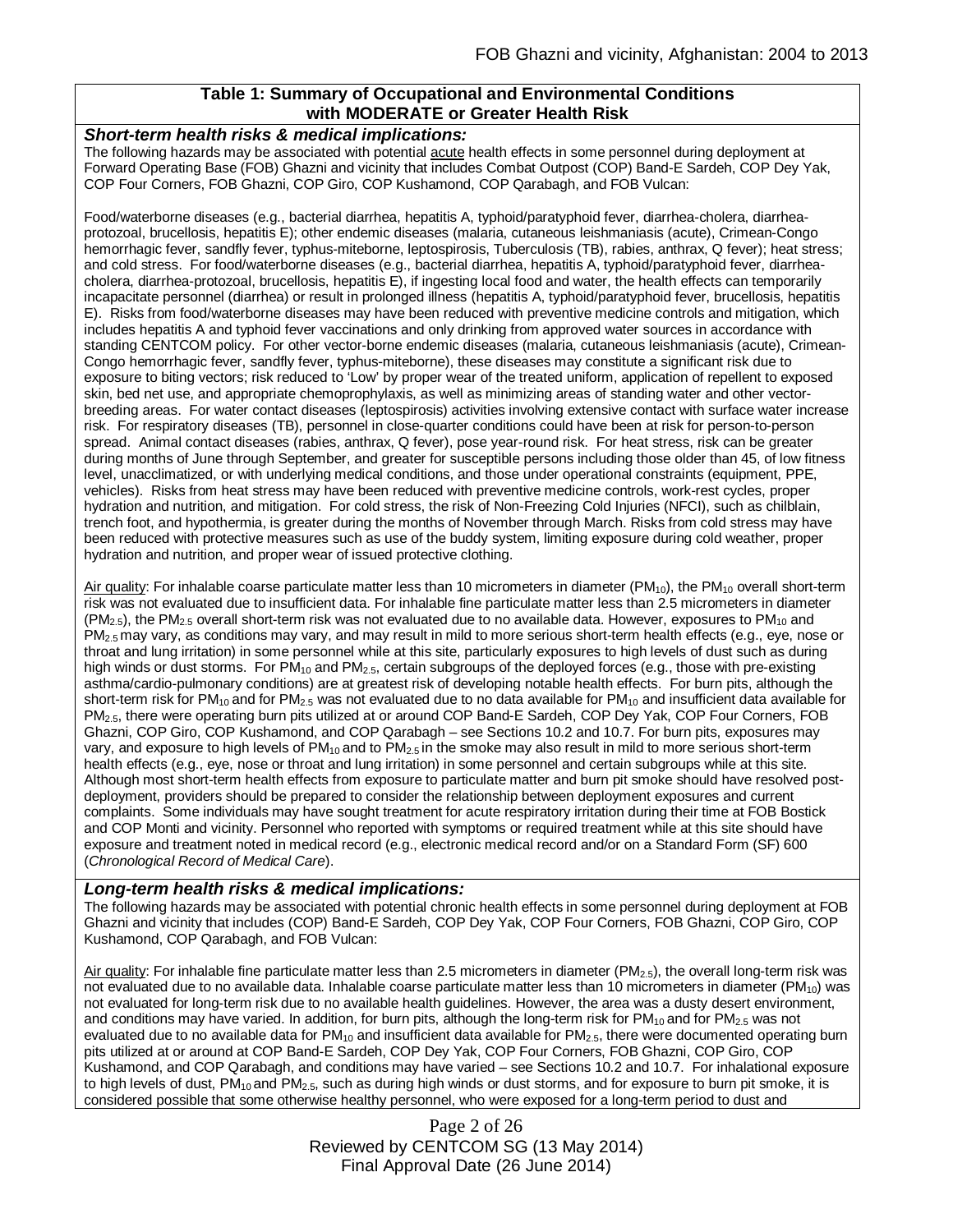particulate matter, could develop certain health conditions (e.g., reduced lung function, cardiopulmonary disease). Personnel with a history of asthma or cardiopulmonary disease could potentially be more likely to develop such chronic health conditions. While the dust and particulate matter exposures and exposures to burn pits are acknowledged, at this time there were no specific recommended, post-deployment medical surveillance evaluations or treatments. Providers should still consider overall individual health status (e.g., any underlying conditions/susceptibilities) and any potential unique individual exposures (such as burn pits/barrels, incinerators, occupational or specific personal dosimeter data) when assessing individual concerns. Certain individuals may need to be followed/evaluated for specific occupational exposures/injuries (e.g., annual audiograms as part of the medical surveillance for those enrolled in the Hearing Conservation Program; and personnel covered by Respiratory Protection Program and/or Hazardous Waste/Emergency Responders Medical Surveillance).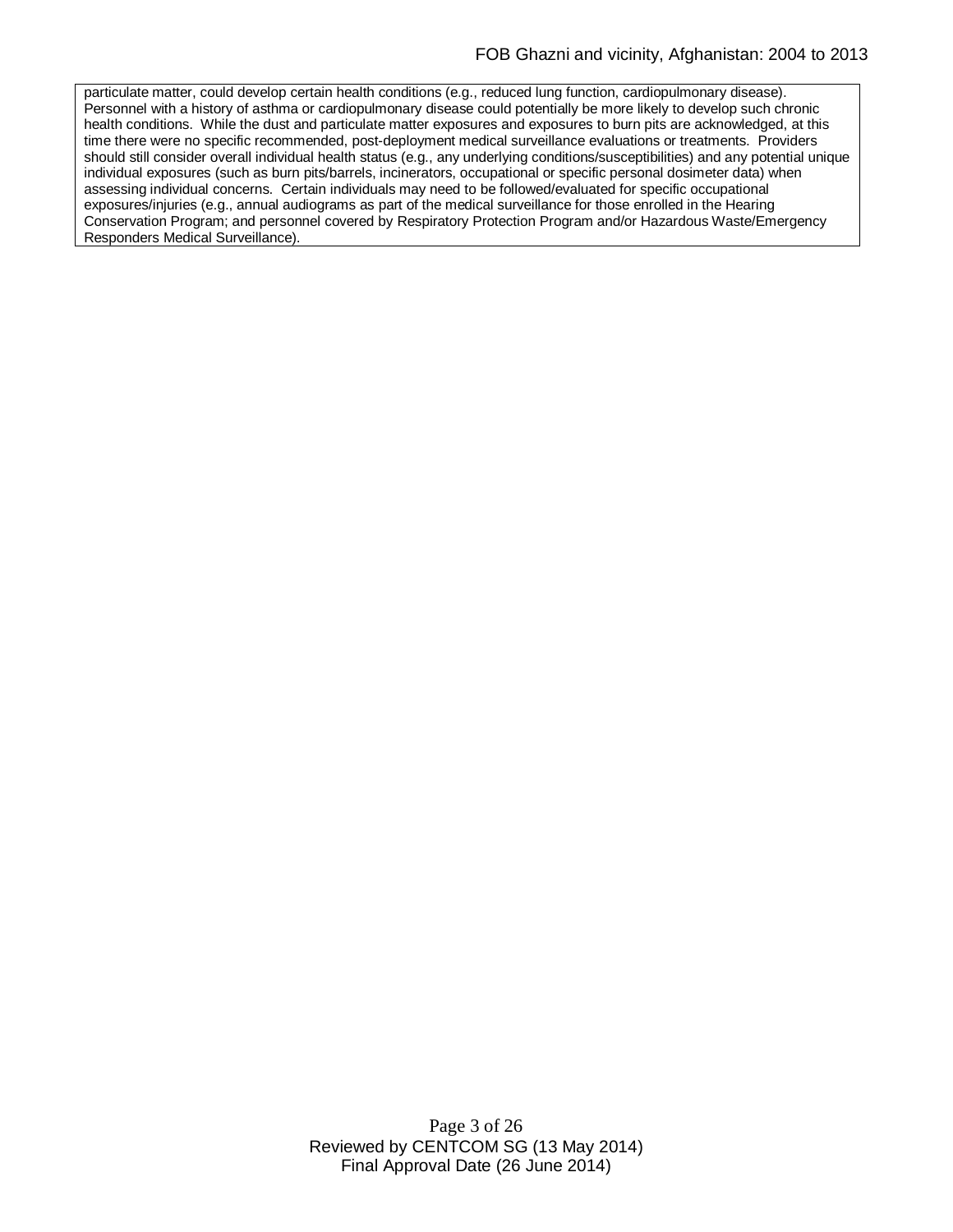# **Table 2. Population-Based Health Risk Estimates - FOB Ghazni and vicinity that includes COP Band-E Sardeh, COP Dey Yak, COP Four Corners, COP Giro, COP Kushamond, COP Qarabagh, and FOB Vulcan 1, 2**

| Source of<br><b>Identified Health</b><br>Risk <sup>3</sup>                        | Unmitigated Health Risk Estimate <sup>4</sup>                                                                                                                                                                                                                                                                                                                                                                                                                                                                                                                                                                                               | <b>Control Measures</b><br>Implemented                                                                                                                                                                          | <b>Residual Health Risk Estimate<sup>4</sup></b>                                                                                                                                                                                                                                                                                                                                                                                                                                                                                                                                                                                            |
|-----------------------------------------------------------------------------------|---------------------------------------------------------------------------------------------------------------------------------------------------------------------------------------------------------------------------------------------------------------------------------------------------------------------------------------------------------------------------------------------------------------------------------------------------------------------------------------------------------------------------------------------------------------------------------------------------------------------------------------------|-----------------------------------------------------------------------------------------------------------------------------------------------------------------------------------------------------------------|---------------------------------------------------------------------------------------------------------------------------------------------------------------------------------------------------------------------------------------------------------------------------------------------------------------------------------------------------------------------------------------------------------------------------------------------------------------------------------------------------------------------------------------------------------------------------------------------------------------------------------------------|
| <b>AIR</b>                                                                        |                                                                                                                                                                                                                                                                                                                                                                                                                                                                                                                                                                                                                                             |                                                                                                                                                                                                                 |                                                                                                                                                                                                                                                                                                                                                                                                                                                                                                                                                                                                                                             |
| Particulate<br>matter less than<br>10 micrometers<br>in diameter<br>$(PM_{10})$   | Short-term: Insufficient data were<br>available for risk analysis. Daily levels<br>vary, acute health effects (e.g., upper<br>respiratory tract irritation) more<br>pronounced during peak days. More<br>serious effects are possible in<br>susceptible persons (e.g., those with<br>asthma/existing respiratory diseases).                                                                                                                                                                                                                                                                                                                 | Limiting strenuous<br>physical activities when air<br>quality is especially poor;<br>and actions such as<br>closing tent flaps,<br>windows, and doors.                                                          | Short-term: Insufficient data were<br>available for risk analysis. Daily levels<br>vary, acute health effects (e.g., upper<br>respiratory tract irritation) more<br>pronounced during peak days. More<br>serious effects are possible in<br>susceptible persons (e.g., those with<br>asthma/existing respiratory diseases).                                                                                                                                                                                                                                                                                                                 |
|                                                                                   | Long-term: No health guidelines                                                                                                                                                                                                                                                                                                                                                                                                                                                                                                                                                                                                             |                                                                                                                                                                                                                 | Long-term: No health guidelines                                                                                                                                                                                                                                                                                                                                                                                                                                                                                                                                                                                                             |
| Particulate<br>matter less than<br>2.5 micrometers<br>in diameter<br>$(PM_{2.5})$ | Short-term: No data were available for<br>risk analysis. A majority of the time<br>mild acute (short term) health effects<br>are anticipated; certain peak levels<br>may produce mild eye, nose, or throat<br>irritation in some personnel and pre-<br>existing health conditions (e.g.,<br>asthma, or cardiopulmonary diseases)<br>may be exacerbated.<br>Long-term: No data were available for<br>risk analysis. A small percentage of<br>personnel may be at increased risk for<br>developing chronic conditions.<br>Particularly those more susceptible to<br>acute effects (e.g., those with<br>asthma/existing respiratory diseases). | Limiting strenuous<br>physical activities when air<br>quality is especially poor;<br>and actions such as<br>closing tent flaps,<br>windows, and doors.                                                          | Short-term: No data were available for<br>risk analysis. A majority of the time<br>mild acute (short term) health effects<br>are anticipated; certain peak levels<br>may produce mild eye, nose, or throat<br>irritation in some personnel and pre-<br>existing health conditions (e.g.,<br>asthma, or cardiopulmonary diseases)<br>may be exacerbated.<br>Long-term: No data were available for<br>risk analysis. A small percentage of<br>personnel may be at increased risk for<br>developing chronic conditions.<br>Particularly those more susceptible to<br>acute effects (e.g., those with<br>asthma/existing respiratory diseases). |
| <b>ENDEMIC</b><br><b>DISEASE</b>                                                  |                                                                                                                                                                                                                                                                                                                                                                                                                                                                                                                                                                                                                                             |                                                                                                                                                                                                                 |                                                                                                                                                                                                                                                                                                                                                                                                                                                                                                                                                                                                                                             |
| Food<br>borne/Waterborne<br>(e.g., diarrhea-<br>bacteriological)                  | Short-term: Variable; High (bacterial<br>diarrhea, hepatitis A, typhoid fever) to<br>Moderate (diarrhea-cholera, diarrhea-<br>protozoal, brucellosis, hepatitis E) if<br>ingesting local food/water, the health<br>effects can temporarily incapacitate<br>personnel (diarrhea) or result in<br>prolonged illness (hepatitis A, typhoid<br>fever, hepatitis E, brucellosis).                                                                                                                                                                                                                                                                | Preventive measures<br>include hepatitis A and<br>typhoid fever vaccination<br>and consumption of food<br>and water only from<br>approved sources.                                                              | Short-term: Low to none                                                                                                                                                                                                                                                                                                                                                                                                                                                                                                                                                                                                                     |
|                                                                                   | Long-term: none identified                                                                                                                                                                                                                                                                                                                                                                                                                                                                                                                                                                                                                  |                                                                                                                                                                                                                 | Long-term: No data available                                                                                                                                                                                                                                                                                                                                                                                                                                                                                                                                                                                                                |
| Arthropod Vector<br><b>Borne</b>                                                  | Short-term: Variable; High for malaria,<br>Moderate for leishmaniasis -<br>cutaneous (acute), Crimean-Congo<br>hemorrhagic fever, sandfly fever,<br>typhus-miteborne; and Low for, the<br>plague and West Nile fever.                                                                                                                                                                                                                                                                                                                                                                                                                       | Preventive measures<br>include proper wear of<br>treated uniform,<br>application of repellent to<br>exposed skin, bed net<br>use, minimizing areas of<br>standing water and<br>appropriate<br>chemoprophylaxis. | Short-term: Low                                                                                                                                                                                                                                                                                                                                                                                                                                                                                                                                                                                                                             |
|                                                                                   | Long-term: Low for Leishmaniasis-<br>visceral infection.                                                                                                                                                                                                                                                                                                                                                                                                                                                                                                                                                                                    |                                                                                                                                                                                                                 | Long-term: No data available                                                                                                                                                                                                                                                                                                                                                                                                                                                                                                                                                                                                                |
| <b>Water-Contact</b><br>(e.g. wading,<br>swimming)                                | Short-term: Moderate for leptospirosis                                                                                                                                                                                                                                                                                                                                                                                                                                                                                                                                                                                                      | Recreational swimming in<br>surface waters not likely in<br>this area of Afghanistan<br>during this time period.                                                                                                | Short-term: Low for leptospirosis.                                                                                                                                                                                                                                                                                                                                                                                                                                                                                                                                                                                                          |
|                                                                                   | Long-term: No data available                                                                                                                                                                                                                                                                                                                                                                                                                                                                                                                                                                                                                |                                                                                                                                                                                                                 | Long-term: No data available                                                                                                                                                                                                                                                                                                                                                                                                                                                                                                                                                                                                                |
| Respiratory                                                                       | Short-term: Variable; Moderate for<br>tuberculosis (TB) to Low for<br>meningococcal meningitis.                                                                                                                                                                                                                                                                                                                                                                                                                                                                                                                                             | Providing adequate living<br>and work space; medical<br>screening; vaccination.                                                                                                                                 | Short-term: Low                                                                                                                                                                                                                                                                                                                                                                                                                                                                                                                                                                                                                             |

Page 4 of 26 Reviewed by CENTCOM SG (13 May 2014) Final Approval Date (26 June 2014)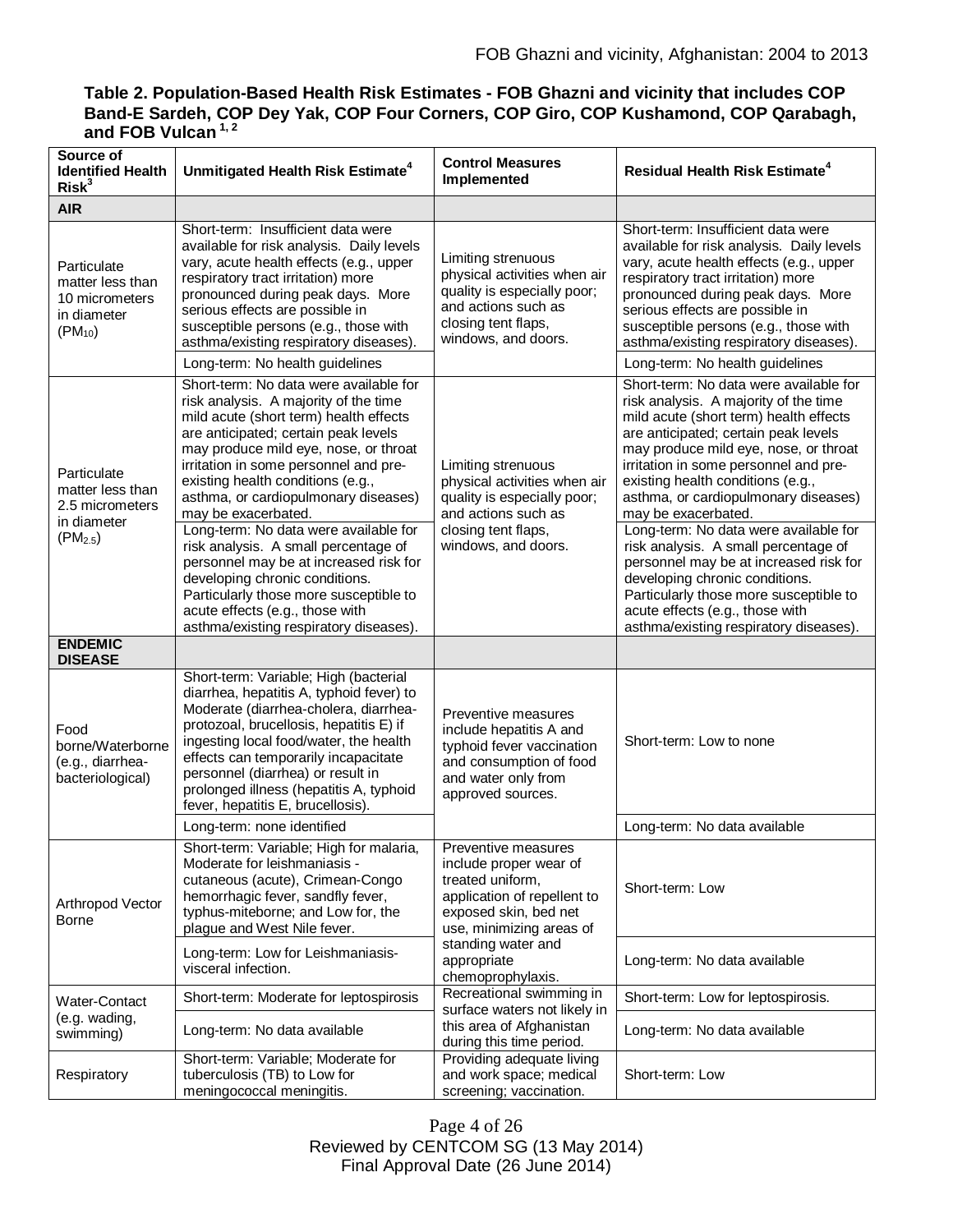|                                                     | Long-term: No data available                                                                                                                                                                                                                                                                                                                                                                                                                                                                           |                                                                                                                                                                                                                                                                                                         | Long-term: No data available                                                                                                                                                                                                                                                                                                                                                                                                                                                                                                                  |
|-----------------------------------------------------|--------------------------------------------------------------------------------------------------------------------------------------------------------------------------------------------------------------------------------------------------------------------------------------------------------------------------------------------------------------------------------------------------------------------------------------------------------------------------------------------------------|---------------------------------------------------------------------------------------------------------------------------------------------------------------------------------------------------------------------------------------------------------------------------------------------------------|-----------------------------------------------------------------------------------------------------------------------------------------------------------------------------------------------------------------------------------------------------------------------------------------------------------------------------------------------------------------------------------------------------------------------------------------------------------------------------------------------------------------------------------------------|
| <b>Animal Contact</b>                               | Short-term: Variable; Moderate for<br>rabies, anthrax, Q-fever to Low for<br>H5N1 avian influenza.                                                                                                                                                                                                                                                                                                                                                                                                     | Prohibiting contact with,<br>adoption, or feeding of<br>feral animals IAW U.S.                                                                                                                                                                                                                          | Short-term: No data available                                                                                                                                                                                                                                                                                                                                                                                                                                                                                                                 |
|                                                     | Long-term: Low (Rabies)                                                                                                                                                                                                                                                                                                                                                                                                                                                                                | <b>Central Command</b><br>(CENTCOM) General<br>Order (GO) 1B. Risks are<br>further reduced in the<br>event of assessed contact<br>by prompt post-exposure<br>rabies prophylaxis IAW<br>The Center for Disease<br>Control's (CDC) Advisory<br>Committee on<br><b>Immunization Practices</b><br>guidance. | Long-term: No data available                                                                                                                                                                                                                                                                                                                                                                                                                                                                                                                  |
| <b>VENOMOUS</b><br><b>ANIMAL/</b><br><b>INSECTS</b> |                                                                                                                                                                                                                                                                                                                                                                                                                                                                                                        |                                                                                                                                                                                                                                                                                                         |                                                                                                                                                                                                                                                                                                                                                                                                                                                                                                                                               |
|                                                     | Short-term: Low; If encountered,                                                                                                                                                                                                                                                                                                                                                                                                                                                                       |                                                                                                                                                                                                                                                                                                         | Short-term: Low; If encountered,                                                                                                                                                                                                                                                                                                                                                                                                                                                                                                              |
| Snakes,<br>scorpions, and                           | effects of venom vary with species<br>from mild localized swelling (e.g.                                                                                                                                                                                                                                                                                                                                                                                                                               | Risk reduced by avoiding<br>contact, proper wear of                                                                                                                                                                                                                                                     | effects of venom vary with species<br>from mild localized swelling (e.g.                                                                                                                                                                                                                                                                                                                                                                                                                                                                      |
|                                                     | Scorpiops lindbergi) to potentially                                                                                                                                                                                                                                                                                                                                                                                                                                                                    | uniform (especially                                                                                                                                                                                                                                                                                     | Scorpiops lindbergi) to potentially                                                                                                                                                                                                                                                                                                                                                                                                                                                                                                           |
| spiders                                             | lethal effects (e.g. Gloydius halys).                                                                                                                                                                                                                                                                                                                                                                                                                                                                  | footwear), and proper and<br>timely treatment.                                                                                                                                                                                                                                                          | lethal effects (e.g. Gloydius halys).                                                                                                                                                                                                                                                                                                                                                                                                                                                                                                         |
|                                                     | Long-term: No data available                                                                                                                                                                                                                                                                                                                                                                                                                                                                           |                                                                                                                                                                                                                                                                                                         | Long-term: No data available                                                                                                                                                                                                                                                                                                                                                                                                                                                                                                                  |
| <b>HEAT/COLD</b><br><b>STRESS</b>                   |                                                                                                                                                                                                                                                                                                                                                                                                                                                                                                        |                                                                                                                                                                                                                                                                                                         |                                                                                                                                                                                                                                                                                                                                                                                                                                                                                                                                               |
| Heat                                                | Short-term: Low to Moderate; The<br>unmitigated risk of heat injury in<br>unacclimatized or susceptible<br>personnel, and those under<br>operational constraints is Low from<br>October - May, Moderate for<br>September, and high from June to<br>August based on historical<br>temperature data.<br>Long-term: Low, The long-term risk<br>was Low. However, the risk may be<br>greater to certain susceptible persons-<br>those older (i.e., greater than 45<br>years), in lesser physical shape, or | Work-rest cycles, proper<br>hydration and nutrition,<br>and Wet Bulb Globe<br>Temperature (WBGT)<br>monitoring.                                                                                                                                                                                         | Short-term: The risk of heat injury was<br>reduced to low. However, the risk may<br>be greater to unacclimatized or<br>susceptible populations (older,<br>previous history of heat injury, poor<br>physical condition, underlying<br>medical/health conditions), and those<br>under operational constraints<br>(equipment, PPE, vehicles).<br>Long-term: Low, The long-term risk is<br>Low. However, the risk may be<br>greater to certain susceptible persons-<br>those older (i.e., greater than 45<br>years), in lesser physical shape, or |
|                                                     | with underlying medical/health<br>conditions.                                                                                                                                                                                                                                                                                                                                                                                                                                                          |                                                                                                                                                                                                                                                                                                         | with underlying medical/health<br>conditions.                                                                                                                                                                                                                                                                                                                                                                                                                                                                                                 |
| Cold                                                | Short-term: The risk of Non-Freezing<br>Cold Injuries (NFCI), such as chilblain,<br>trench foot, and hypothermia, is<br>Moderate from November - March<br>based on historical temperature and<br>precipitation data.                                                                                                                                                                                                                                                                                   | Risks from cold stress<br>reduced with protective<br>measures such as use of<br>the buddy system, limiting<br>exposure during cold<br>weather, proper hydration<br>and nutrition, and proper<br>wear of issued protective<br>clothing.                                                                  | Short-term: Low risk of cold<br>stress/injury.                                                                                                                                                                                                                                                                                                                                                                                                                                                                                                |
|                                                     | Long-term: Low; Long-term health<br>implications from cold injuries are rare<br>but can occur, especially from more<br>serious injuries such as frost bite.                                                                                                                                                                                                                                                                                                                                            |                                                                                                                                                                                                                                                                                                         | Long-term: Low; Long-term health<br>implications from cold injuries are rare<br>but can occur, especially from more<br>serious injuries such as frost bite.                                                                                                                                                                                                                                                                                                                                                                                   |
| <b>Unique</b><br>Incidents/<br><b>Concerns</b>      |                                                                                                                                                                                                                                                                                                                                                                                                                                                                                                        |                                                                                                                                                                                                                                                                                                         |                                                                                                                                                                                                                                                                                                                                                                                                                                                                                                                                               |
| <b>Burn Pits</b>                                    | Short-term: No data were available for<br>$PM_{10}$ and insufficient data were<br>available for PM2.5 at burn pits located<br>at COP Band-E Sardeh, COP Dey<br>Yak, COP Four Corners, FOB Ghazni,                                                                                                                                                                                                                                                                                                      | Control measures may<br>have included locating<br>burn pits downwind of<br>prevailing winds,<br>increased distance from                                                                                                                                                                                 | Short-term: No data were available for<br>$PM_{10}$ and insufficient data were<br>available for PM <sub>2.5</sub> at burn pits located<br>at COP Band-E Sardeh, COP Dey<br>Yak, COP Four Corners, FOB Ghazni,                                                                                                                                                                                                                                                                                                                                 |

Page 5 of 26 Reviewed by CENTCOM SG (13 May 2014) Final Approval Date (26 June 2014)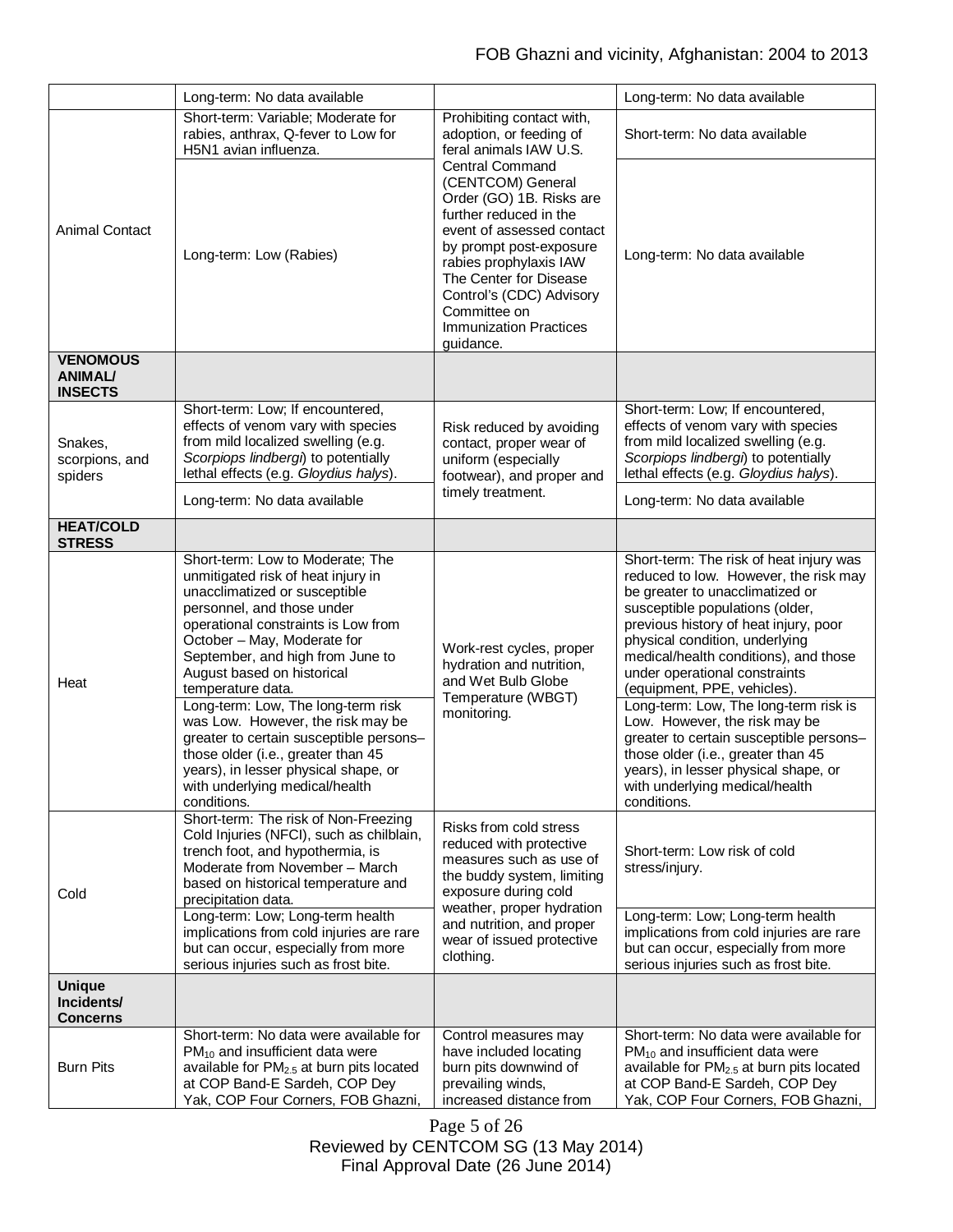| COP Giro, COP Kushamond, and                    | living and working areas | COP Giro, COP Kushamond, and                    |
|-------------------------------------------------|--------------------------|-------------------------------------------------|
| COP Qarabagh. Burn pit exposures                | when possible, and       | COP Qarabagh. Burn pit exposures                |
| may vary, and exposure to high levels           | improved waste           | may vary, and exposure to high levels           |
| of $PM_{10}$ and $PM_{2.5}$ in the smoke may    | segregation and          | of $PM_{10}$ and $PM_{2.5}$ in the smoke may    |
| also result in mild to more serious             | management techniques    | also result in mild to more serious             |
| short-term health effects (e.g., eye,           |                          | short-term health effects (e.g., eye,           |
| nose or throat and lung irritation) in          |                          | nose or throat and lung irritation) in          |
| some personnel and certain subgroups            |                          | some personnel and certain subgroups            |
| while at this site.                             |                          | while at this site.                             |
| Long-term: No data were available for           |                          | Long-term: No data were available for           |
| $PM_{10}$ and insufficient data were            |                          | $PM_{10}$ and insufficient data were            |
| available for PM <sub>2.5</sub> at COP Band-E   |                          | available for PM <sub>2.5</sub> at COP Band-E   |
| Sardeh, COP Dey Yak, COP Four                   |                          | Sardeh, COP Dey Yak, COP Four                   |
| Corners, FOB Ghazni, COP Giro, COP              |                          | Corners, FOB Ghazni, COP Giro, COP              |
| Kushamond, and COP Qarabagh.                    |                          | Kushamond, and COP Qarabagh.                    |
| Burn pit exposures may vary, and                |                          | Burn pit exposures may vary, and                |
| exposure to high levels of PM <sub>10</sub> and |                          | exposure to high levels of PM <sub>10</sub> and |
| $PM2.5$ in the smoke may be associated          |                          | $PM2.5$ in the smoke may be associated          |
| with some otherwise healthy                     |                          | with some otherwise healthy                     |
| personnel, who were exposed for a               |                          | personnel, who were exposed for a               |
| long-term period, could develop certain         |                          | long-term period, could develop certain         |
| health conditions (e.g., reduced lung           |                          | health conditions (e.g., reduced lung           |
| function, cardiopulmonary disease).             |                          | function, cardiopulmonary disease).             |
| Personnel with a history of asthma or           |                          | Personnel with a history of asthma or           |
| cardiopulmonary disease could                   |                          | cardiopulmonary disease could                   |
| potentially be more likely to develop           |                          | potentially be more likely to develop           |
| such chronic health conditions.                 |                          | such chronic health conditions.                 |

<sup>1</sup>This Summary Table provides a qualitative estimate of population-based short- and long-term health risks associated with the occupational environment conditions at FOB Ghazni and vicinity. It does not represent an individual exposure profile. Actual individual exposures and health effects depend on many variables. For example, while a chemical may have been present in the environment, if a person did not inhale, ingest, or contact a specific dose of the chemical for adequate duration and frequency, then there may have been no health risk. Alternatively, a person at a specific location may have experienced a unique exposure which could result in a significant individual exposure. Any such person seeking medical care should have their specific exposure documented in an SF600.

 $^2$  This assessment is based on specific environmental sampling data and reports obtained from 15 March 2004 through 8 May 2013. Sampling locations are assumed to be representative of exposure points for the camp population but may not reflect all the fluctuations in environmental quality or capture unique exposure incidents.

 $3$ This Summary Table is organized by major categories of identified sources of health risk. It only lists those sub-categories specifically identified and addressed at FOB Ghazni and vicinity. The health risks are presented as Low, Moderate, High or Extremely High for both acute and chronic health effects. The health risk level is based on an assessment of both the potential severity of the health effects that could be caused and probability of the exposure that would produce such health effects. Details can be obtained from the USAPHC/Army Institute of Public Health (AIPH). Where applicable, "None Identified" is used when though a potential exposure is identified, no health risks of either a specific acute or chronic health effects are determined. More detailed descriptions of OEH exposures that are evaluated but determined to pose no health risk are discussed in the following sections of this report.

<sup>4</sup><br>Health risks in this Summary Table are based on quantitative surveillance thresholds (e.g. endemic disease rates; host/vector/pathogen surveillance) or screening levels, e.g. Military Exposure Guidelines (MEGs) for chemicals*.* Some previous assessment reports may provide slightly inconsistent health risk estimates because quantitative criteria such as MEGs may have changed since the samples were originally evaluated and/or because this assessment makes use of all historic site data while previous reports may have only been based on a select few samples.

> Page 6 of 26 Reviewed by CENTCOM SG (13 May 2014) Final Approval Date (26 June 2014)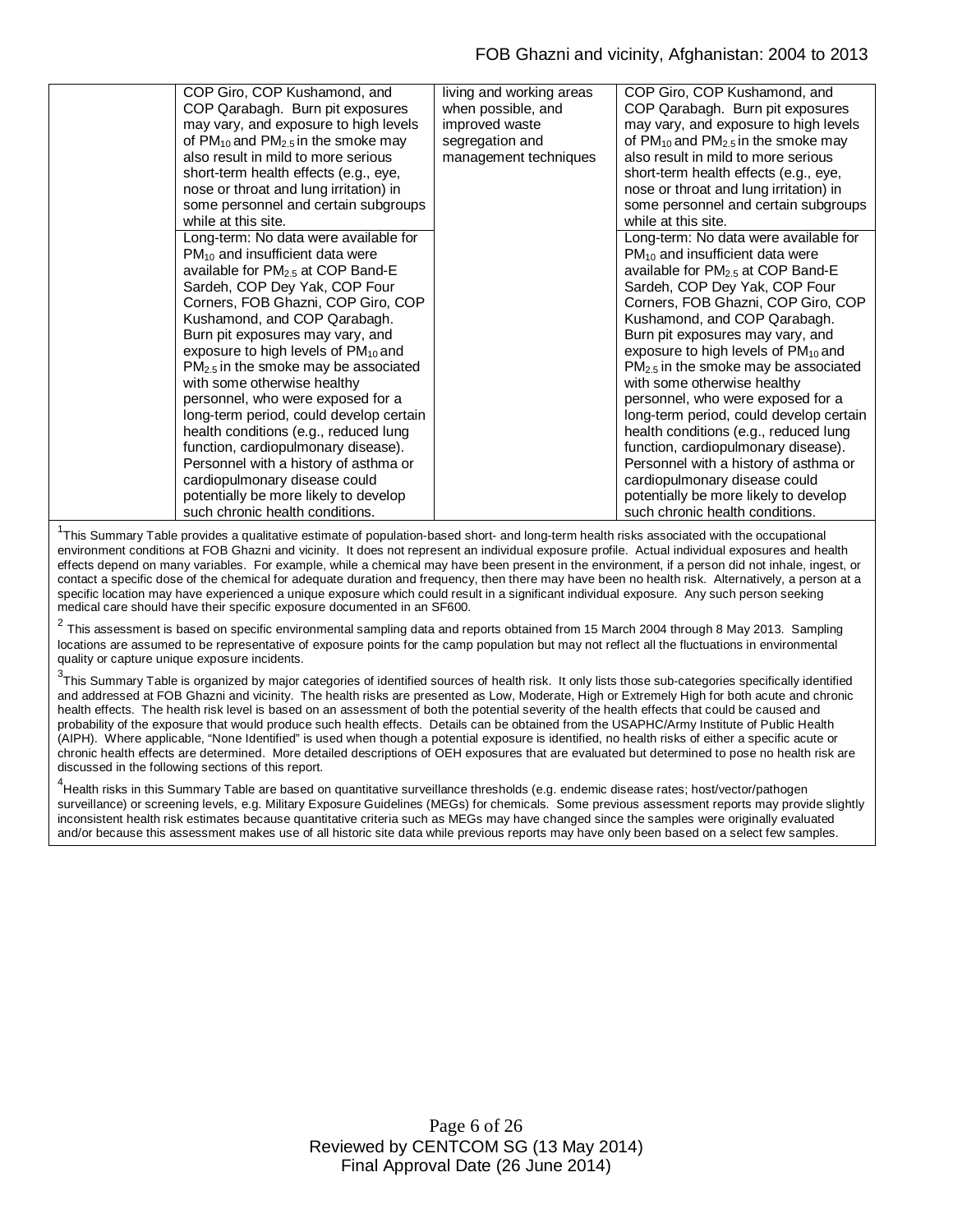# **1 Discussion of Health Risks at FOB Ghazni and vicinity, Afghanistan by Source**

The following sections provide additional information about the OEH conditions summarized above. All risk assessments were performed using the methodology described in the U.S. Army Public Health Command Technical Guide 230, *Environmental Health Risk Assessment and Chemical Exposure Guidelines for Deployed Military Personnel* (USAPHC TG230, reference 9). All OEH risk estimates represent residual risk after accounting for preventive controls in place. Occupational exposures and exposures to endemic diseases are greatly reduced by preventive measures. For environmental exposures related to airborne dust, there are limited preventive measures available, and available measures have little efficacy in reducing exposure to ambient conditions.

# **2 Air**

### 2.1 Site-Specific Sources Identified

FOB Ghazni and vicinity are situated in a dusty semi-arid desert environment. Inhalational exposure to high levels of dust and particulate matter, such as during high winds or dust storms, may result in mild to more serious short-term health effects (e.g., eye, nose or throat and lung irritation) in some personnel. Additionally, certain subgroups of the deployed forces (e.g., those with pre-existing asthma/cardio pulmonary conditions) are at greatest risk of developing notable health effects.

#### 2.2 Particulate matter

Particulate matter (PM) is a complex mixture of extremely small particles suspended in the air. The PM includes solid particles and liquid droplets emitted directly into the air by sources such as: power plants, motor vehicles, aircraft, generators, construction activities, fires, and natural windblown dust. The PM can include sand, soil, metals, volatile organic compounds (VOC), allergens, and other compounds such as nitrates or sulfates that are formed by condensation or transformation of combustion exhaust. The PM composition and particle size vary considerably depending on the source. Generally, PM of health concern is divided into two fractions:  $PM_{10}$ , which includes coarse particles with a diameter of 10 micrometers or less, and fine particles less than 2.5 micrometers ( $PM<sub>2.5</sub>$ ), which can reach the deepest regions of the lungs when inhaled. Exposure to excessive PM is linked to a variety of potential health effects.

#### 2.3 Particulate matter, less than10 micrometers  $(PM_{10})$

### 2.3.1 Exposure Guidelines:

Short Term (24-hour) PM<sub>10</sub> (micrograms per cubic Long-term PM<sub>10</sub> MEG (µg/m<sup>3</sup>): meter, μg/m<sup>3</sup>):

- Negligible  $MEG = 250$   $\bullet$  Not defined and not available.
- Marginal MEG = 420
- Critical MEG =  $600$

2.3.2 Sample data/Notes:

FOB Ghazni: A total of 4 valid  $PM_{10}$  air samples were collected from 22 June 2006 to 7 May 2013. The range of 24-hour PM<sub>10</sub> concentrations was 31 μg/m<sup>3</sup> – 314 μg/m<sup>3</sup>, with an average concentration of 199 μg/m<sup>3</sup>. COP Kushamond (aka Pacemaker): A total of 3 valid PM<sub>10</sub> air samples were collected from 31 March 2011 to 6 May 2011. The range of 24-hour PM<sub>10</sub> concentrations was 67  $\mu$ g/m<sup>3</sup> – 447  $\mu$ g/m<sup>3</sup> with an average concentration of 207  $\mu$ g/m<sup>3</sup>.

> Page 7 of 26 Reviewed by CENTCOM SG (13 May 2014) Final Approval Date (26 June 2014)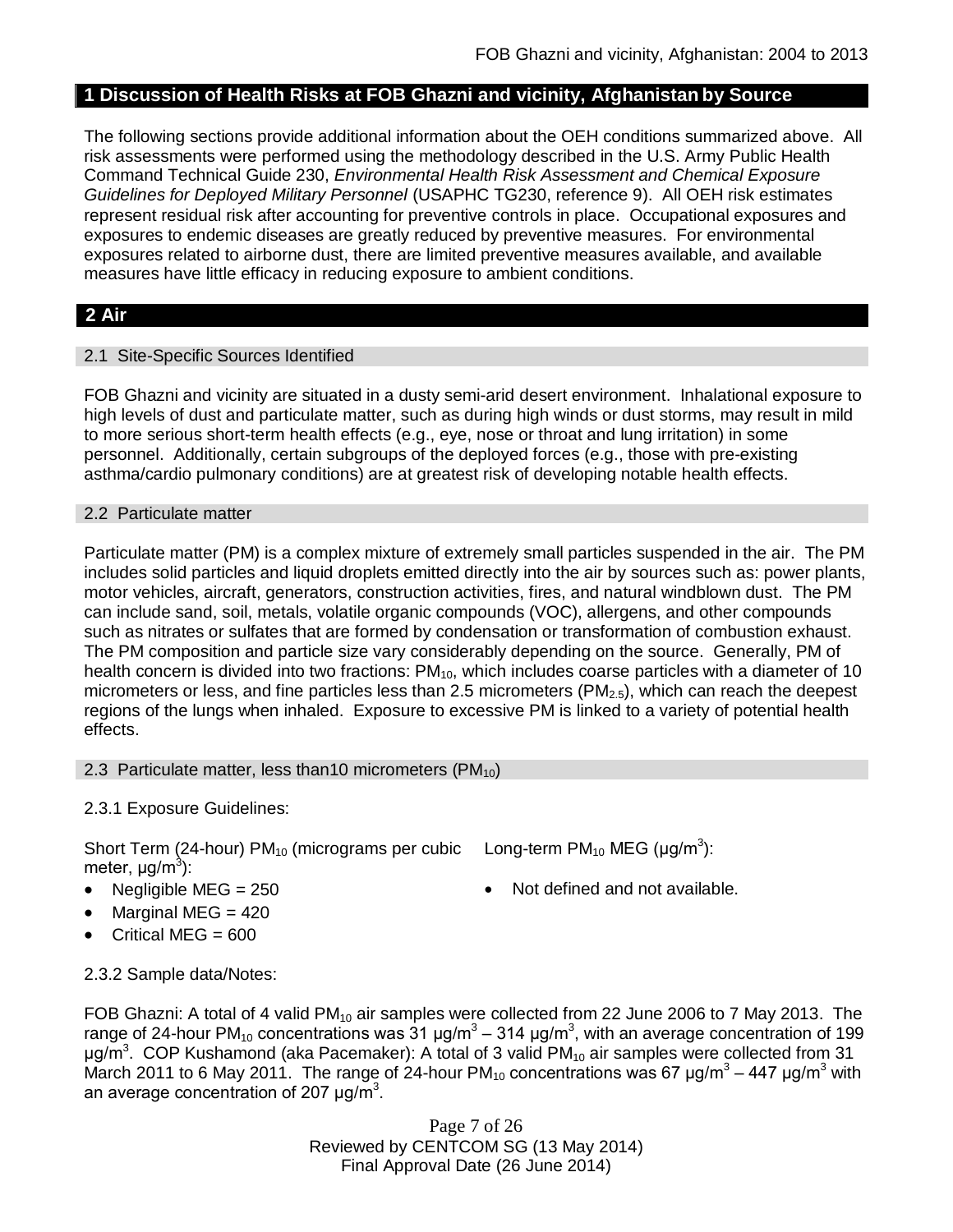2.3.3 Short-term health risks:

**Not Evaluated.** There were insufficient data to characterize the short-term PM<sub>10</sub> health risk for FOB Ghazni and COP Kushamond.

2.3.4 Long-term health risk:

**Not Evaluated-no available health guidelines**. The U.S. Environmental Protection Agency (EPA) has retracted its long-term standard (national ambient air quality standards, NAAQS) for  $PM_{10}$  due to an inability to clearly link chronic health effects with chronic  $PM_{10}$  exposure levels.

2.4 Particulate Matter, less than 2.5 micrometers (PM $_{2.5}$ )

2.4.1 Exposure Guidelines:

Short Term (24-hour) PM $_{2.5}$  (µg/m $^3$ 

- 
- 
- Critical MFG  $=$  500

2.4.2 Sample data/Notes:

):  $\qquad \qquad \textsf{Long-term (1year) PM}_{2.5} \, \textsf{MEGs (}\mu\textsf{g/m}^3\textsf{)}\textsf{:}$ 

- Negligible MEG = 65 Negligible MEG = 15
- Marginal MEG =  $250$   $\bullet$  Marginal MEG =  $65$ .

FOB Ghazni: A single valid PM<sub>2.5</sub> air sample was collected on 8 May 2013. The 24-hour PM<sub>2.5</sub> concentration was 29  $\mu$ g/m<sup>3</sup>.

COP Kushamond (aka Pacemaker): A single valid  $PM_{2.5}$  air sample was collected on 9 July 2012. The 24-hour PM<sub>2.5</sub> concentration was 41  $\mu$ g/m<sup>3</sup>.

2.4.3 Short-term and Long-term health risks:

**Not evaluated**. There were insufficient data to characterize the short-term PM<sub>2.5</sub> health risk for FOB Ghazni and COP Kushamond.

2.5 Airborne Metals

2.5.1 Exposure Guidelines:

No airborne metals were detected above short- or long-term MEGs.

2.5.2 Sample data/Notes:

FOB Ghazni: A total of 4 valid PM<sub>10</sub> airborne metal samples were collected from 31 March 2011 to 6 May 2011. None of the detected metal concentrations exceeded the short- or long-term MEGs.

COP Kushamond: A total of 3 valid  $PM_{10}$  airborne metal samples were collected from 31 March 2011 to 6 May 2011. None of the detected metal concentrations exceeded the short- or long-term MEGs.

2.5.3 Short- and long-term health risks:

None identified based on the available sampling data.

Page 8 of 26 Reviewed by CENTCOM SG (13 May 2014) Final Approval Date (26 June 2014)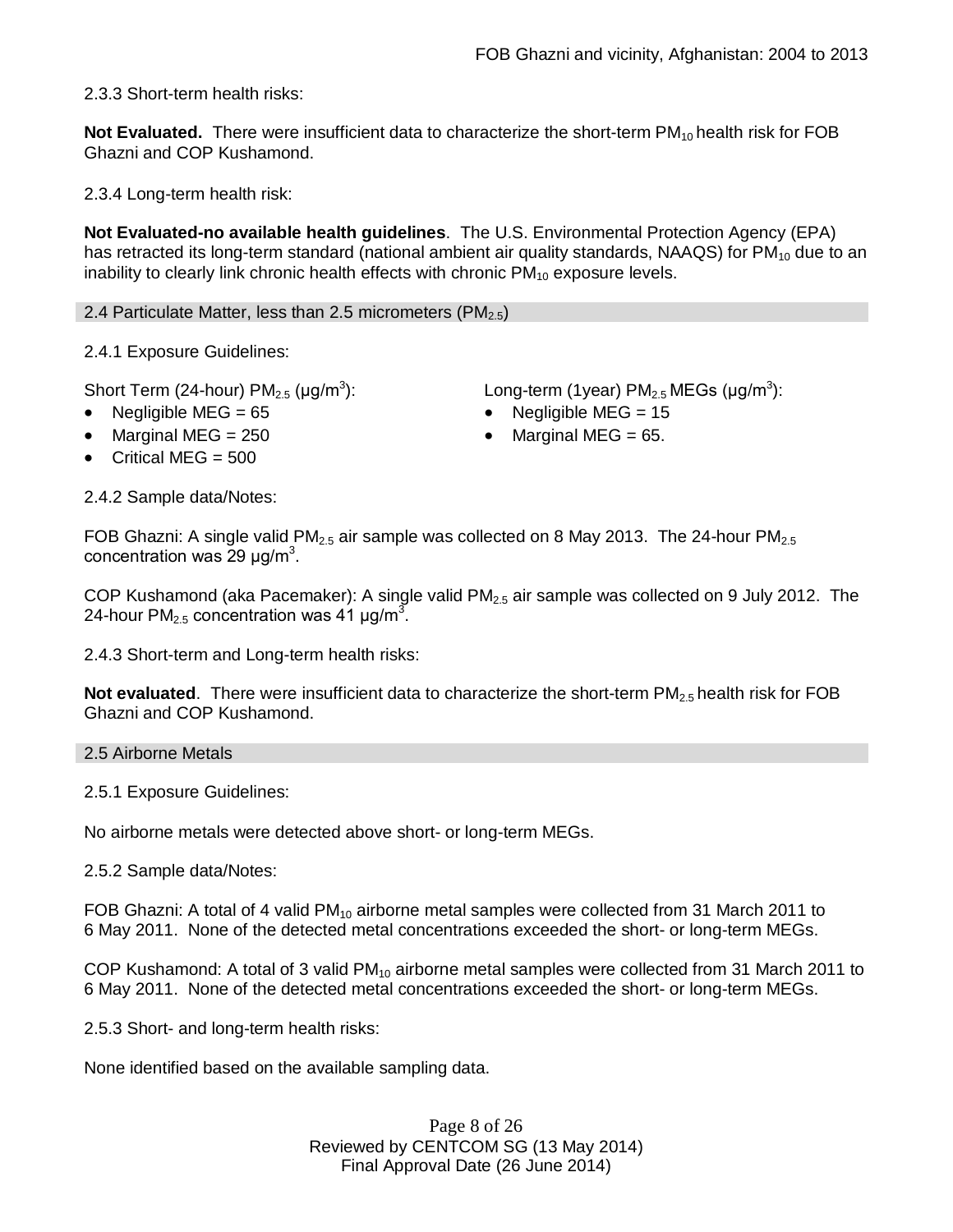### 2.6 Volatile Organic Compounds (VOC)

2.6.1 Exposure Guidelines:

No airborne metals were detected above short- or long-term MEGs.

2.6.2 Sample data/Notes:

No valid volatile organic chemical (VOC) air samples were available for analysis.

2.6.3 Short and long-term health risks:

#### **Not Evaluated.**

# **3 Soil**

#### 3.1 Site-Specific Sources Identified

#### 3.2 Sample data/Notes:

The primary soil contamination exposure pathways are dermal contact and dust inhalation. Typical parameters analyzed for included semi volatile organic compounds (SVOCs), heavy metals, polychlorinated biphenyls (PCBs), pesticides, herbicides. If the contaminant was known or suspected, other parameters may have been analyzed for (i.e., total petroleum hydrocarbons (TPH) and polycyclic aromatic hydrocarbons (PAH) near fuel spills). For the risk assessment, personnel are assumed to remain at this location for 6 months to 1 year.

COP Band-E Sardeh: A total of 3 valid surface soil samples were collected on 12 July 2012 to assess OEH health risk to deployed personnel. The percent of the population exposed to soil and associated dust in the sampled areas was from 50% - 75%. No chemicals were detected above the 1 year negligible MEG.

COP Dey Yak: A total of 6 valid surface soil samples were collected on 11 April 2011 to assess OEH health risk to deployed personnel. The percent of the population exposed to soil and associated dust in the sampled areas was > 75% for 3 samples, from 50% - 75% for 2 samples, and from 10% - 25% for 1 sample. No chemicals were detected above the 1 year negligible MEG in any samples.

COP Four Corners: A total of 3 valid surface soil samples were collected on 16 July 2012 to assess OEH health risk to deployed personnel. The percent of the population exposed to soil and associated dust in the sampled areas was 50 < 75%. No chemicals were detected above the 1 year negligible MEG in any samples.

FOB Ghazni: A total of 11 valid surface soil samples were collected from 25 September 2006 to 7 May 2013 to assess OEH health risk to deployed personnel. The percent of the population exposed to soil and associated dust in the sampled areas was > 75% for 3 samples, between 50 < 75% for 3 samples, between 25 < 50% for 3 samples and < 10% for 2 samples. No chemicals were detected above the 1 year negligible MEG.

COP Giro: A total of 3 valid surface soil samples were collected on 13 June 2008 to assess OEH health risk to deployed personnel. The percent of the population exposed to soil and associated dust in the sampled areas was > 75%. No chemicals were detected above the 1 year negligible MEG.

> Page 9 of 26 Reviewed by CENTCOM SG (13 May 2014) Final Approval Date (26 June 2014)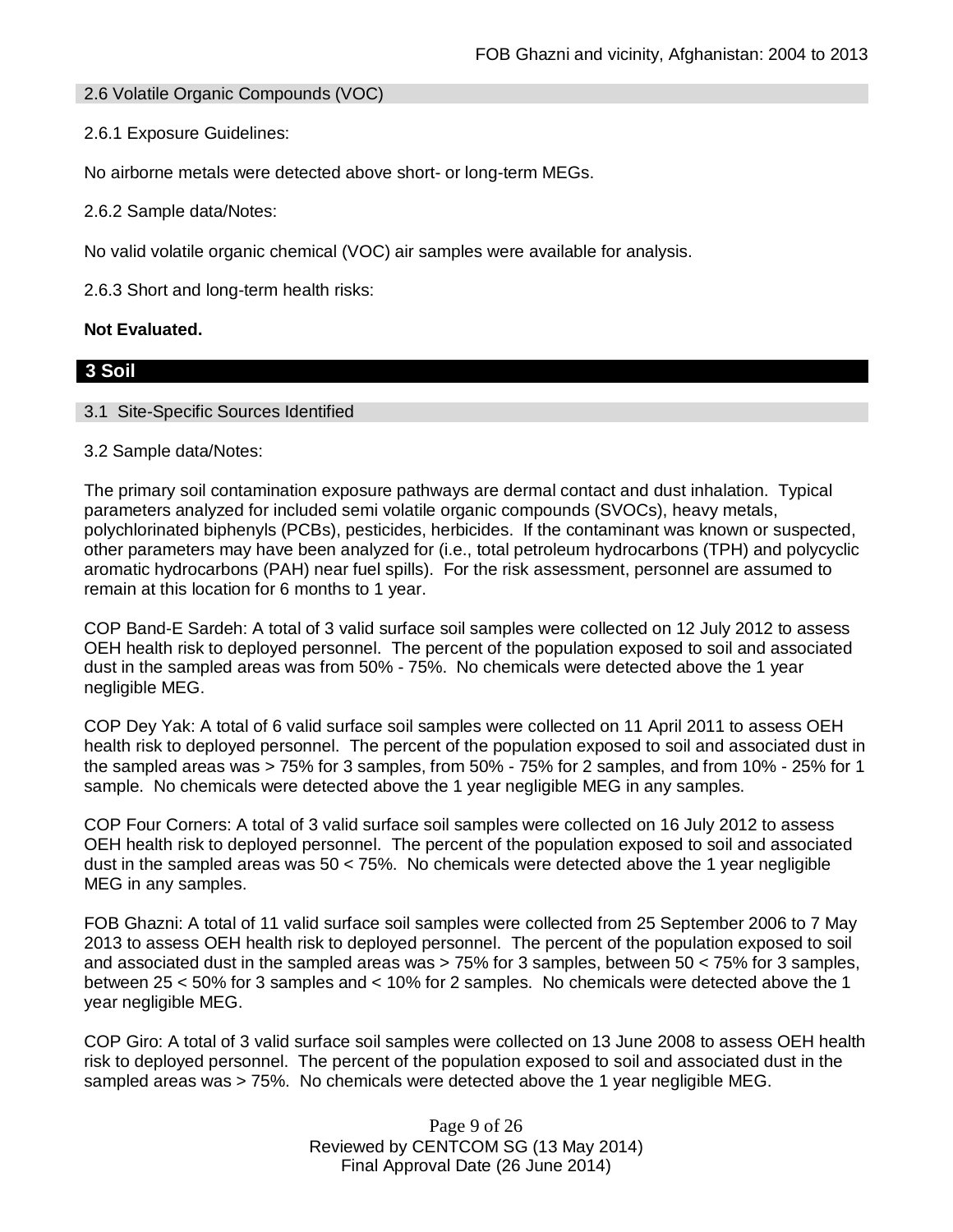COP Kushamond (aka Pacemaker): A total of 16 valid surface soil samples were collected from 27 October 2007 to 10 July 2012 to assess OEH health risk to deployed personnel. The percent of the population exposed to soil and associated dust in the sampled areas was > 75% for 7 samples, between 50 < 75% for 3 samples, between 25 < 50% for 5 samples and between 10 < 25% for 1 sample. No chemicals were detected above the 1 year negligible MEG.

COP Qarabagh: A single valid surface soil sample was collected on 14 June 2012 to assess OEH health risk to deployed personnel. The percent of the population exposed to soil and associated dust in the sampled areas was > 75%. No chemicals were detected above the 1 year negligible MEG.

### *3.3 Short-term health risk:*

**Not an identified source of health risk**. Currently, sampling data for soil are not evaluated for short term (acute) health risks**.**

### *3.4 Long-term health risk:*

**None identified based on available sample data.** No parameters exceeded 1-year Negligible MEGs.

### **4 Water**

In order to assess the health risk to U.S. personnel from exposure to water in theater, the USAPHC identified the most probable exposure pathways. These are based on the administrative information provided on the field data sheets submitted with the samples taken over the time period being evaluated. It is assumed that 100% of all U.S. personnel at FOB Ghazni and vicinity will be directly exposed to reverse osmosis water purification unit (ROWPU) treated, disinfected fresh bulk water, and untreated water since this classification of water is primarily used for personal hygiene, showering, cooking, and for use at vehicle wash racks. Field data sheets indicate that bottled water is the only approved source of drinking water.

#### 4.1 Drinking Water: Bottled or Packaged Water

#### 4.1.1 Site-Specific Sources Identified

4.1.2 Sample data/Notes:

No valid bottled water samples were available for analysis.

4.1.3 Short-term and long-term health risk:

### **Not Evaluated.**

4.2 Non-Drinking Water:

#### 4.2.1 Site-Specific Sources Identified

Although the primary route of exposure for most microorganisms is ingestion of contaminated water, dermal exposure to some microorganisms, chemicals, and biologicals may also cause adverse health effects. Complete exposure pathways would include drinking, brushing teeth, personal hygiene, cooking, providing medical and dental care using a contaminated water supply or during dermal contact at vehicle or aircraft wash racks.

> Page 10 of 26 Reviewed by CENTCOM SG (13 May 2014) Final Approval Date (26 June 2014)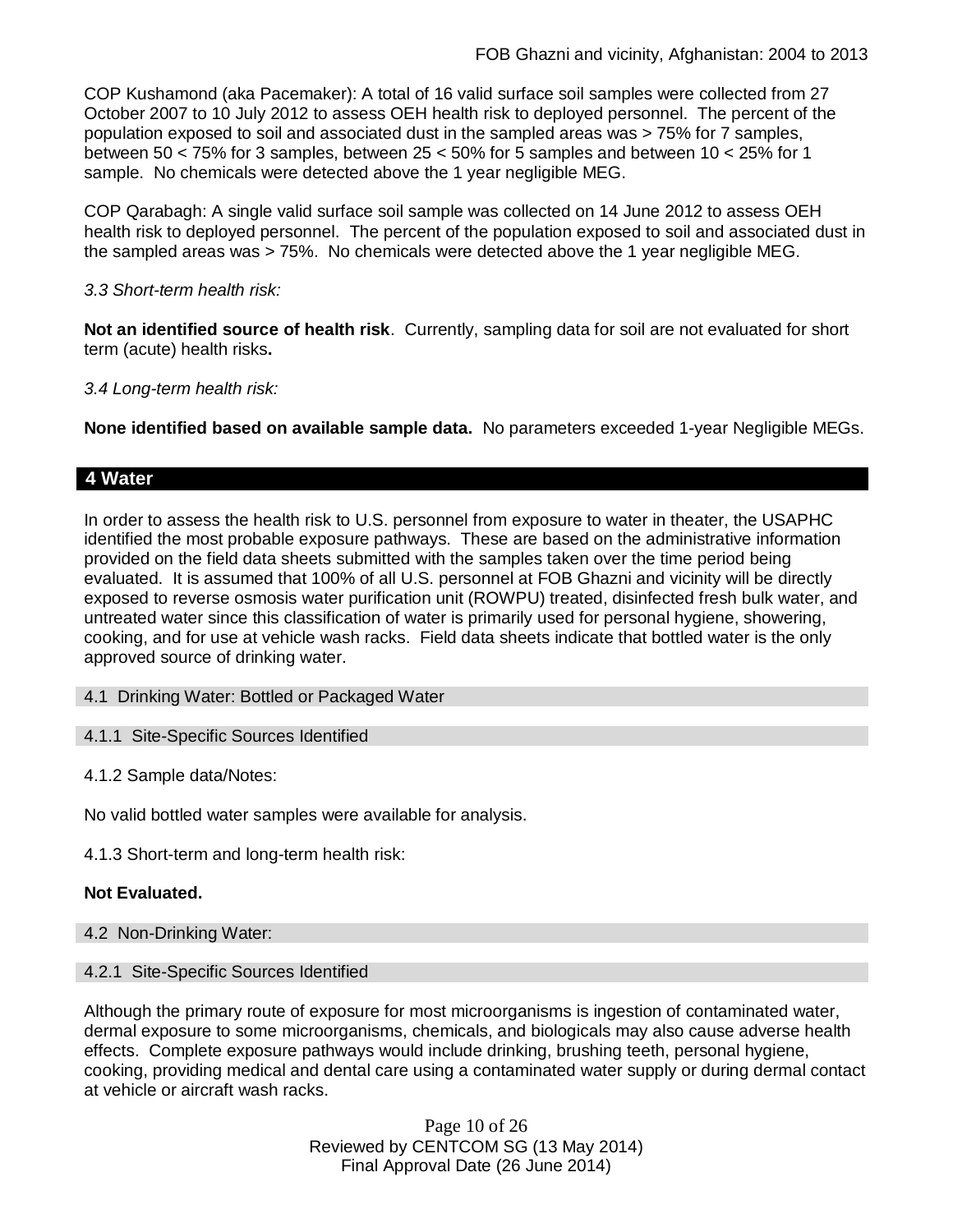4.2.2 Sample data/Notes:

To assess the potential for adverse health effects to troops the following assumptions were made about dose and duration: All U.S. personnel at this location were expected to remain at this site for approximately 1 year. A conservative (protective) assumption is that personnel routinely consumed less than 5L/day of non-drinking water for up to 365 days (1-year). It is further assumed that control measures and/or personal protective equipment were not used.

COP Band-E Sardeh: A single disinfected bulk water (Non-Drinking) sample and 2 untreated bulk water (Non-Drinking) samples collected from 24 September 2010 to 12 July 2012 were evaluated for this health risk assessment. No chemicals were detected at levels above the short or long-term MEGs.

COP Dey Yak: A single disinfected bulk water (Non-Drinking) sample and 2 untreated bulk water (Non-Drinking) samples collected from 11 April 2011 to 27 June 2012 were evaluated for this health risk assessment. No chemicals were detected at levels above the short or long-term MEGs.

COP Four Corners: A single disinfected bulk water (Non-Drinking) sample and 2 untreated bulk water (Non-Drinking) samples collected from 23 September 2010 to 16 July 2012 were evaluated for this health risk assessment. No chemicals were detected at levels above the short or long-term MEGs.

FOB Ghazni: A total of 7 disinfected bulk water (Non-Drinking) samples and 19 untreated bulk water (Non-Drinking) samples collected from 26 June 2006 to 7 May 2013 were evaluated for this health risk assessment. No chemicals were detected at levels above the short or long-term MEGs.

COP Giro: A total of 2 untreated bulk water (Non-Drinking) samples collected on 13 June 2006 and 16 June 2012 were evaluated for this health risk assessment. No chemicals were detected at levels above the short or long-term MEGs.

COP Kushamond: A total of 3 untreated bulk water (Non-Drinking) samples and 3 untreated bulk water (Non-Drinking) samples collected from 16 August 2009 to 29 January 2013 were evaluated for this health risk assessment. No chemicals were detected at levels above the short or long-term MEGs.

COP Four Corners: A single untreated bulk water (Non-Drinking) sample collected on 14 June 2012 was evaluated for this health risk assessment. No chemicals were detected at levels above the short or long-term MEGs.

FOB Vulcan: A single untreated bulk water (Non-Drinking) sample collected on 7 November 2007 was evaluated for this health risk assessment. No chemicals were detected at levels above the short or long-term MEGs.

4.2.3 Short and long-term health risks:

**None identified based on available sample data.** All collected samples were below the short and long-term Negligible MEGs.

## **5 Military Unique**

5.1 Chemical Biological, Radiological Nuclear (CBRN) Weapons

No specific hazard sources were documented in the Defense Occupational and Environmental Health Readiness System (DOEHRS), or the Military Exposure Surveillance Library (MESL) from 15 March 2004 to 8 February 2013 timeframe.

> Page 11 of 26 Reviewed by CENTCOM SG (13 May 2014) Final Approval Date (26 June 2014)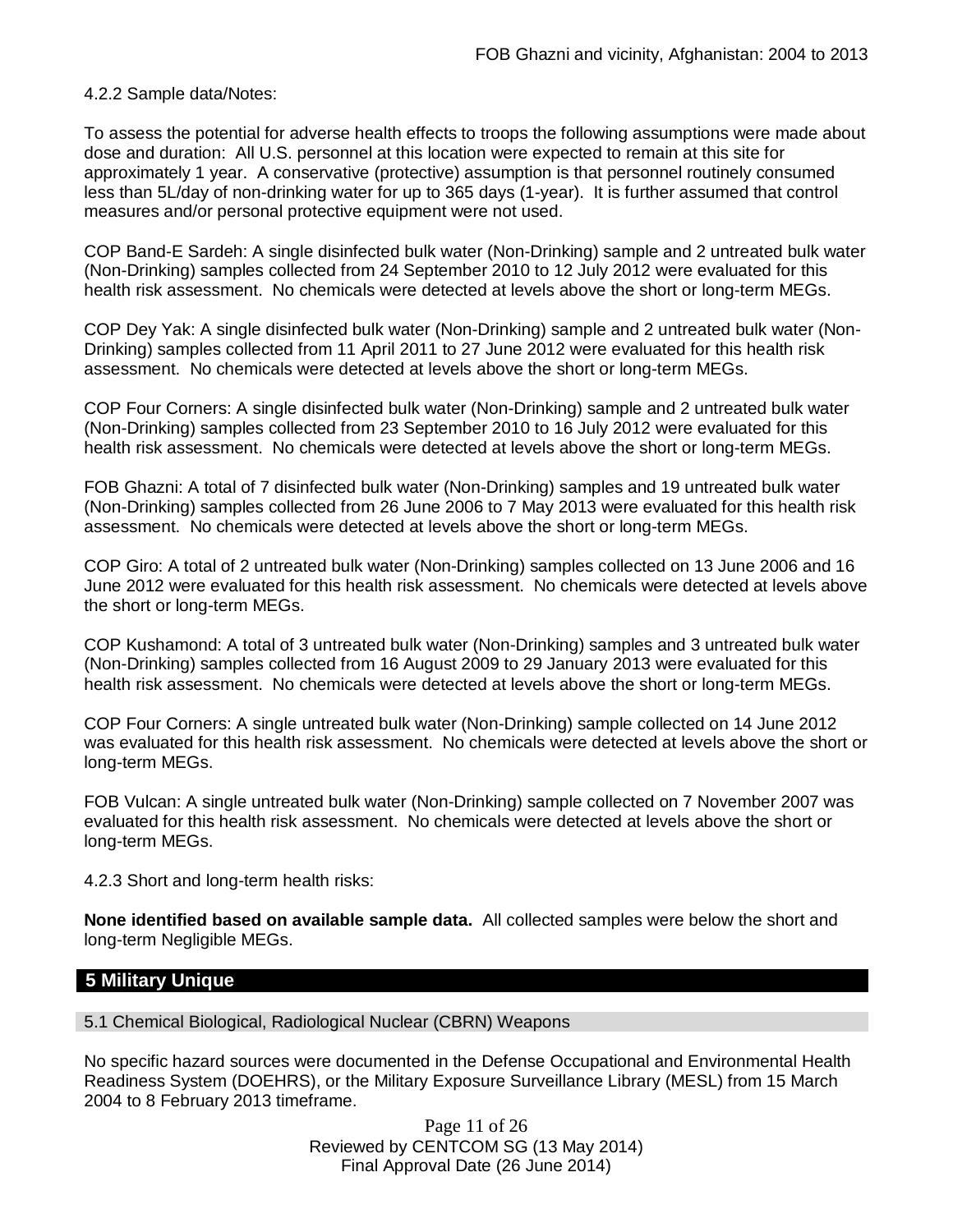#### 5.2 Depleted Uranium (DU)

No specific hazard sources were documented in the DOEHRS, or MESL from 15 March 2004 to 8 February 2013 timeframe.

#### 5.3 Ionizing Radiation

No specific hazard sources were documented in the DOEHRS, or MESL from 15 March 2004 to 8 February 2013 timeframe.

#### 5.4 Non-Ionizing Radiation

No specific hazard sources were documented in the DOEHRS, or MESL from 15 March 2004 to 8 February 2013 timeframe.

### **6 Endemic Diseases**

This document lists the endemic diseases reported in the region, its specific health risks and severity and general health information about the diseases. CENTCOM Modification (MOD) 11 (Reference 11) lists deployment requirements, to include immunizations and chemoprophylaxis, in effect during the timeframe of this POEMS.

#### 6.1 Foodborne and Waterborne Diseases

Food borne and waterborne diseases in the area are transmitted through the consumption of local food and water. Local unapproved food and water sources (including ice) are heavily contaminated with pathogenic bacteria, parasites, and viruses to which most U.S. Service Members have little or no natural immunity. Effective host nation disease surveillance does not exist within the country. Only a small fraction of diseases are identified or reported in host nation personnel. Diarrheal diseases are expected to temporarily incapacitate a very high percentage of U.S. personnel within days if local food, water, or ice is consumed. Hepatitis A and typhoid fever infections typically cause prolonged illness in a smaller percentage of unvaccinated personnel. Vaccinations are required for DoD personnel and contractors. In addition, although not specifically assessed in this document, significant outbreaks of viral gastroenteritis (e.g., norovirus) and food poisoning (e.g., *Bacillus cereus*, *Clostridium perfringens*, *Staphylococcus*) may occur. Key disease risks are summarized below:

Mitigation strategies were in place and included consuming food and water from approved sources, vaccinations (when available), frequent hand washing and general sanitation practices.

FOB Ghazni: Total coliform was repeatedly found in water samples according to Base Camp Assessments (BCA) from 3 October 2004 to 30 June 2006.

#### 6.1.1 Diarrheal diseases (bacteriological)

**High, mitigated to Low**: Diarrheal diseases are expected to temporarily incapacitate a very high percentage of personnel (potentially over 50% per month) within days if local food, water, or ice is consumed. Field conditions (including lack of hand washing and primitive sanitation) may facilitate person-to-person spread and epidemics. Typically mild disease treated in outpatient setting; recovery and return to duty in less than 72 hours with appropriate therapy. A small proportion of infections may require greater than 72 hours limited duty, or hospitalization.

> Page 12 of 26 Reviewed by CENTCOM SG (13 May 2014) Final Approval Date (26 June 2014)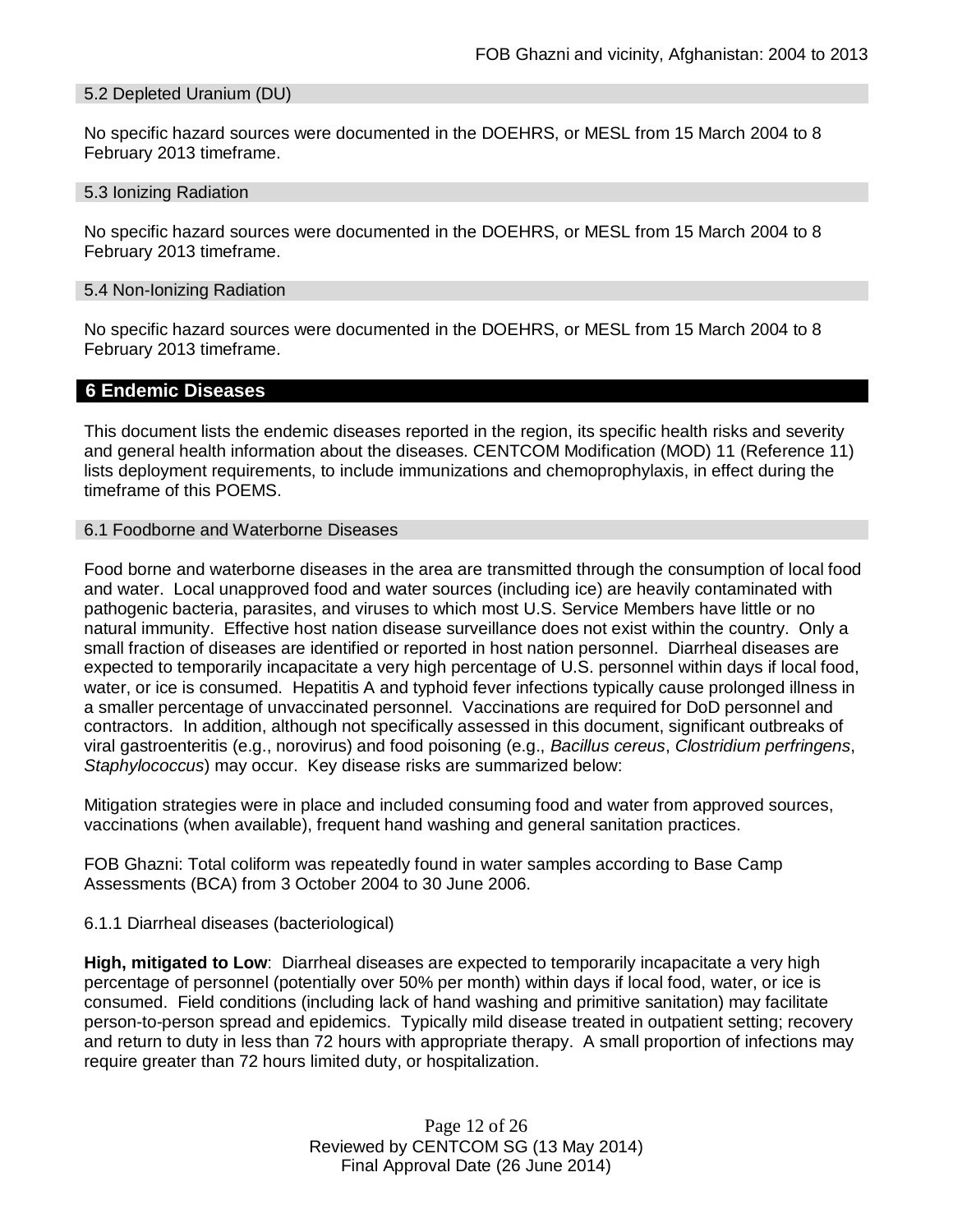### 6.1.2 Hepatitis A, typhoid/paratyphoid fever, and diarrhea-protozoal

**High, mitigated to Low**: Unmitigated health risk to U.S. personnel is high year round for hepatitis A and typhoid/paratyphoid fever, and Moderate for diarrhea-protozoal. Mitigation was in place to reduce the risks to low. Hepatitis A, typhoid/paratyphoid fever, and diarrhea-protozoal disease may cause prolonged illness in a small percentage of personnel (less than 1% per month). Although much rarer, other potential diseases in this area that are also considered a Moderate risk include: hepatitis E, diarrhea-cholera, and brucellosis.

### *6.1.3 Short-term Health Risks:*

**Low**: The overall unmitigated short-term risk associated with food borne and waterborne diseases are considered High (bacterial diarrhea, hepatitis A, typhoid/paratyphoid fever) to Moderate (diarrheacholera, diarrhea-protozoal, brucellosis) to Low (hepatitis E) if local food or water is consumed. Preventive Medicine measures reduced the risk to Low. Confidence in the health risk estimate is high.

#### *6.1.4 Long-term Health Risks:*

### **None identified based on available data.**

#### 6.2 Arthropod Vector-Borne Diseases

During the warmer months, the climate and ecological habitat support populations of arthropod vectors, including mosquitoes, ticks, mites, and sandflies. Significant disease transmission is sustained countrywide, including urban areas. Malaria, the major vector-borne health risk in Afghanistan, is capable of debilitating a high percentage of personnel for up to a week or more. Mitigation strategies were in place and included proper wear of treated uniforms, application of repellent to exposed skin, and use of bed nets and chemoprophylaxis (when applicable). Additional methods included the use of pesticides, reduction of pest/breeding habitats, and engineering controls.

#### *6.2.1 Malaria*

**High, mitigated to Low** Potential unmitigated risk to U.S. personnel is High during warmer months (typically April through November) but reduced to low with mitigation measures. Malaria incidents are often associated with the presence of agriculture activity, including irrigation systems and standing water, which provide breeding habitats for vectors. A small number of cases may occur among personnel exposed to mosquito (Anopheles spp.) bites. Malaria incidents may cause debilitating febrile illness typically requiring 1 to 7 days of inpatient care, followed by return to duty. Severe cases may require intensive care or prolonged convalescence.

#### *6.2.2 Leishmaniasis*

**Moderate, mitigated to Low**: The disease risk is Moderate during the warmer months when sandflies are most prevalent, but reduced to low with mitigation measures. Leishmaniasis is transmitted by sand flies. There are two forms of the disease; cutaneous (acute form) and visceral (a more latent form of the disease). The leishmaniasis parasites may survive for years in infected individuals and this infection may go unrecognized by physicians in the U.S. when infections become symptomatic years later. Cutaneous infection is unlikely to be debilitating, though lesions may be disfiguring. Visceral leishmaniasis disease can cause severe febrile illness which typically requires hospitalization with convalescence over 7 days.

> Page 13 of 26 Reviewed by CENTCOM SG (13 May 2014) Final Approval Date (26 June 2014)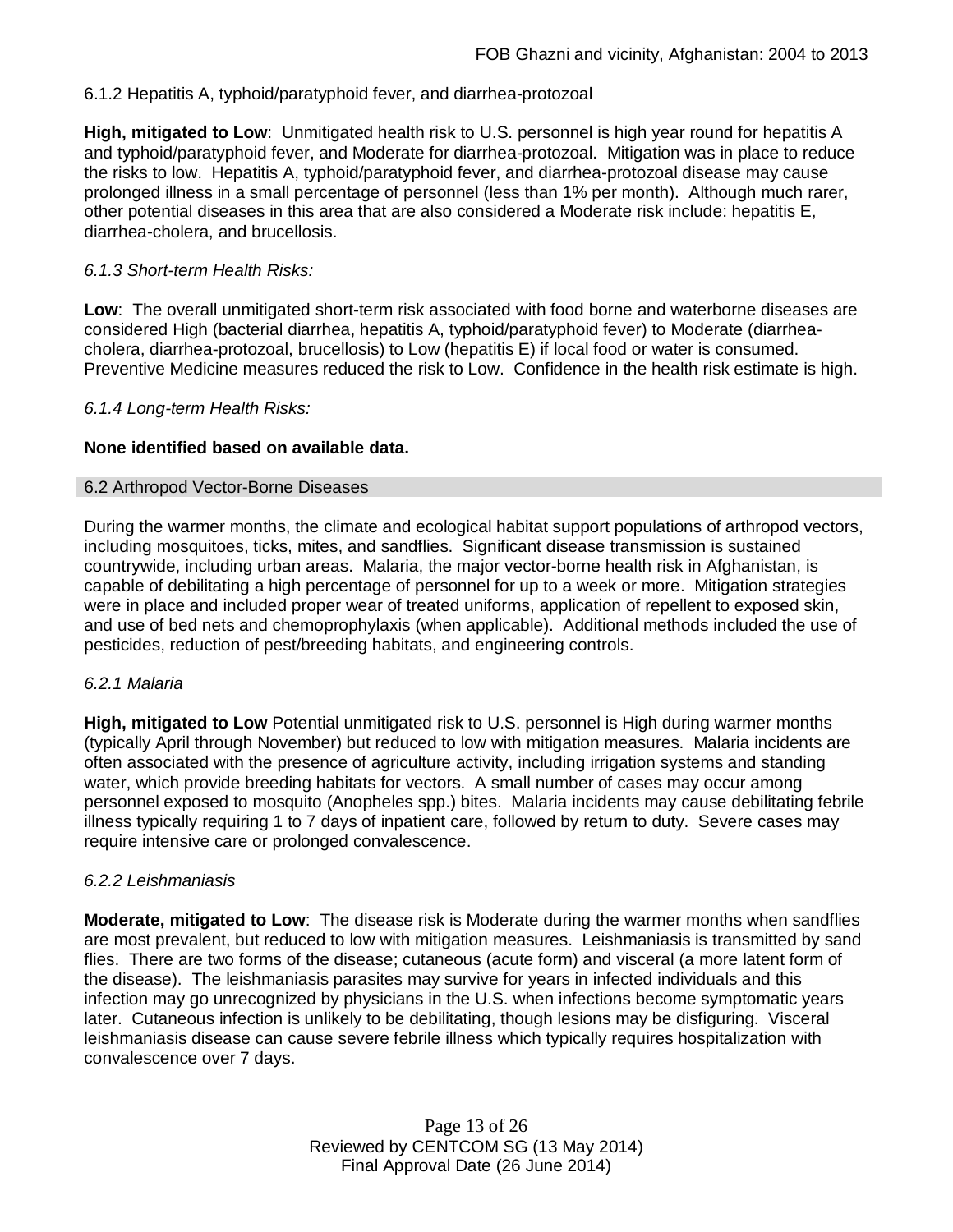## *6.2.3 Crimean-Congo hemorrhagic fever*

**Moderate, mitigated to Low**: Unmitigated risk is moderate, but reduced to low with mitigation measures. Crimean-Congo hemorrhagic fever occurs in rare cases (less than 0.1% per month attack rate in indigenous personnel) and is transmitted by tick bites or occupational contact with blood or secretions from infected animals. The disease typically requires intensive care with fatality rates from 5% to 50%.

### *6.2.4 Sandfly fever*

**Moderate, mitigated to Low**: Sandfly fever has a Moderate risk with potential disease rates from 1% to 10% per month under worst case conditions. Mitigation measures reduced the risk to low. The disease is transmitted by sandflies and occurs more commonly in children though adults are still at risk. Sandfly fever disease typically resulted in debilitating febrile illness requiring 1 to 7 days of supportive care followed by return to duty.

### *6.2.5 Plague*

**Low:** Potential health risk to U.S. personnel is Low year round. Bubonic plague typically occurred as sporadic cases among people who come in contact with wild rodents and their fleas during work, hunting, or camping activities. Outbreaks of human plague are rare and typically occur in crowded urban settings associated with large increases in infected commensal rats (*Rattus rattus*) and their flea populations. Some untreated cases of bubonic plague may develop into secondary pneumonic plague. Respiratory transmission of pneumonic plague is rare but has the potential to cause significant outbreaks. Close contact is usually required for transmission. In situations where respiratory transmission of plague is suspected, weaponized agent must be considered. Extremely rare cases (less than 0.01% per month attack rate) could occur. Incidence could result in potentially severe illness which may require more than 7 days of hospitalization and convalescence.

#### *6.2.6 Typhus-miteborne (scrub typhus)*

**Moderate, mitigated to Low:** Potential health risk to U.S. personnel is Moderate during warmer months (typically March through November) when vector activity is highest. Mitigation measures reduced the risk to low. Mite-borne typhus is a significant cause of febrile illness in local populations with rural exposures in areas where the disease is endemic. Large outbreaks have occurred when non-indigenous personnel such as military forces enter areas with established local transmission. The disease is transmitted by the larval stage of trombiculid mites (chiggers), which are typically found in areas of grassy or scrubby vegetation, often in areas which have undergone clearing and regrowth. Habitats may include sandy beaches, mountain deserts, cultivated rice fields, and rain forests. Although data are insufficient to assess potential disease rates, attack rates can be very high (over 50%) in groups of personnel exposed to heavily infected "mite islands" in focal areas. The disease can cause debilitating febrile illness typically requiring 1 to 7 days of inpatient care, followed by return to duty.

### *6.2.7 West Nile fever*

**Low**: West Nile fever is present. The disease is maintained by the bird population and transmitted to humans via mosquito vector. Typically, infections in young, healthy adults were asymptomatic although fever, headache, tiredness, body aches (occasionally with a skin rash on trunk of body), and swollen lymph glands can occurred. This disease is associated with a low risk estimate.

> Page 14 of 26 Reviewed by CENTCOM SG (13 May 2014) Final Approval Date (26 June 2014)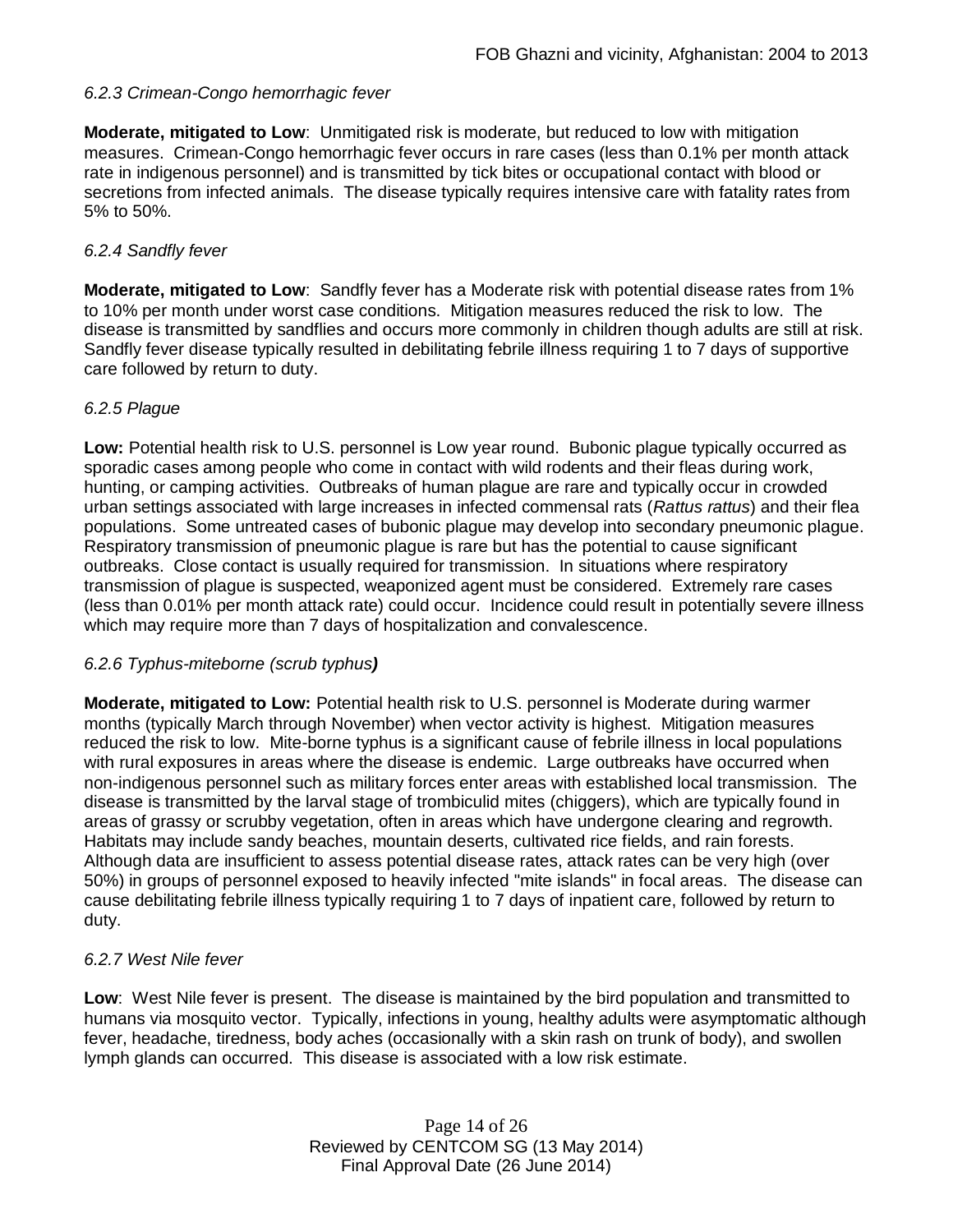### *6.2.9 Short -term health risks:*

**Low:** The unmitigated health risk estimate is High for malaria (infection rate of less than 1% per month), Moderate for leishmaniasis-cutaneous (acute), Crimean-Congo hemorrhagic fever, sandfly fever, typhus-miteborne; and Low for, the plague and West Nile fever. Health risk is reduced to low by proper wear of the uniform, application of repellent to exposed skin, and appropriate chemoprophylaxis. Confidence in health risk estimate was high.

### *6.2.10 Long-term health risks:*

**Low:** The unmitigated risk is moderate for leishmaniasis-visceral (chronic). Risk is reduced to Low by proper wear of the uniform and application of repellent to exposed skin. Confidence in the risk estimate is high.

#### 6.3 Water Contact Diseases

Operations or activities that involve extensive water contact may result in personnel being temporarily debilitated with leptospirosis in some locations. Leptospirosis health risk typically increases during flooding. In addition, although not specifically assessed in this document, bodies of surface water are likely to be contaminated with human and animal waste. Activities such as wading or swimming may result in exposures to enteric diseases such as diarrhea and hepatitis via incidental ingestion of water. Prolonged water contact also may lead to the development of a variety of potentially debilitating skin conditions such as bacterial or fungal dermatitis. Mitigation strategies were in place and included avoiding water contact and recreational water activities, proper wear of uniform (especially footwear), and protective coverings for cuts/abraded skin.

### *6.3.1 Leptospirosis*

**Moderate, mitigated to Low**: Human infections occur seasonally (typically April through November) through exposure to water or soil contaminated by infected animals and is associated with wading, and swimming in contaminated, untreated open water. The occurrence of flooding after heavy rainfall facilitates the spread of the organism because as water saturates the environment leptospirosis present in the soil passes directly into surface waters. Leptospirosis can enter the body through cut or abraded skin, mucous membranes, and conjunctivae. Infection may also occur from ingestion of contaminated water. The acute, generalized illness associated with infection may mimic other tropical diseases (for example, dengue fever, malaria, and typhus), and common symptoms include fever, chills, myalgia, nausea, diarrhea, cough, and conjunctival suffusion. Manifestations of severe disease can include jaundice, renal failure, hemorrhage, pneumonitis, and hemodynamic collapse. Recreational activities involving extensive water contact may result in personnel being temporarily debilitated with leptospirosis. Incidence could result in debilitating febrile illness typically requiring 1 to 7 days of inpatient care, followed by return to duty; some cases may require prolonged convalescence. This disease is associated with a Moderate health risk estimate.

#### *6.3.2 Short-term health risks:*

**Low:** Unmitigated Health risk of leptospirosis is Moderate during warmer months. Mitigation measures reduce the risk to Low. Confidence in the health risk estimate is high.

#### *6.3.3 Long-term health risks:*

### **None identified based on available data.**

Page 15 of 26 Reviewed by CENTCOM SG (13 May 2014) Final Approval Date (26 June 2014)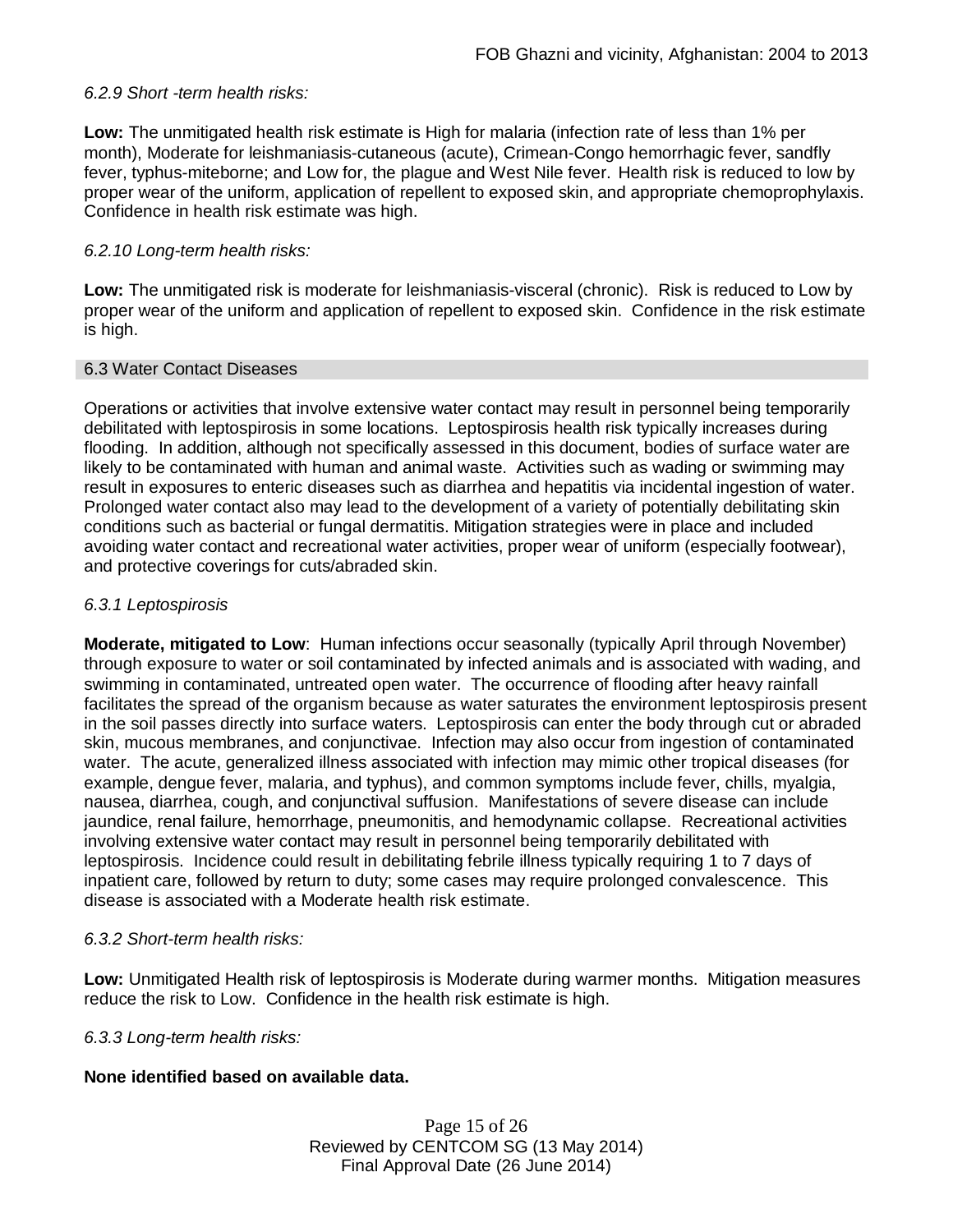#### 6.4 Respiratory Diseases

Although not specifically assessed in this document, deployed U.S. forces may be exposed to a wide variety of common respiratory infections in the local population. These include influenza, pertussis, viral upper respiratory infections, viral and bacterial pneumonia, and others. The U.S. military populations living in close-quarter conditions are at risk for substantial person-to-person spread of respiratory pathogens. Influenza is of particular concern because of its ability to debilitate large numbers of unvaccinated personnel for several days. Mitigation strategies were in place and included routine medical screenings, vaccination, enforcing minimum space allocation in housing units, implementing head-to-toe sleeping in crowded housing units, implementation of proper personal protective equipment (PPE) when necessary for healthcare providers and detention facility personnel.

# *6.4.1 Tuberculosis (TB)*

**Moderate, mitigated to Low:** Potential health risk to U.S. personnel is Moderate, mitigated to Low, year round. Transmission typically requires close and prolonged contact with an active case of pulmonary or laryngeal TB, although it also can occur with more incidental contact. The Army Surgeon General has defined increased risk in deployed Soldiers as indoor exposure to locals or third country nationals of greater than one hour per week in a highly endemic active TB region. Additional mitigation included active case isolation in negative pressure rooms, where available.

### *6.4.2 Meningococcal meningitis*

**Low:** Meningococcal meningitis poses a Low risk and is transmitted from person to person through droplets of respiratory or throat secretions. Close and prolonged contact facilitates the spread of this disease. Meningococcal meningitis is potentially a very severe disease typically requiring intensive care; fatalities may occur in 5-15% of cases.

#### *6.4.3 Short-term health risks:*

**Low:** Moderate (TB) to Low (for meningococcal meningitis). Overall risk was reduced to Low with mitigation measures. Confidence in the health risk estimate is high.

### *6.4.4 Long-term health risks:*

**None identified based on available data.** Tuberculosis is evaluated as part of the post deployment health assessment (PDHA). A TB skin test is required post-deployment if potentially exposed and is based upon individual service policies.

#### 6.5 Animal-Contact Diseases

#### *6.5.1 Rabies*

**Moderate, mitigated to Low:** Rabies posed a year-round moderate risk. Occurrence in local animals was well above U.S. levels due to the lack of organized control programs. Dogs are the primary reservoir of rabies in Afghanistan, and a frequent source of human exposure. Rabies is transmitted by exposure to the virus-laden saliva of an infected animal, typically through bites, but could occur from scratches contaminated with the saliva. A U.S. Army Soldier stationed in Afghanistan died of rabies on 31 August 2011 (Reference 12). Laboratory results indicated the Soldier was infected from contact with a dog while deployed. Although the vast majority (>99%) of persons who develop rabies disease will do so within a year after an exposure, there have been rare reports of individuals presenting with rabies disease up to six years or more after their last known risk exposure. Mitigation strategies included

> Page 16 of 26 Reviewed by CENTCOM SG (13 May 2014) Final Approval Date (26 June 2014)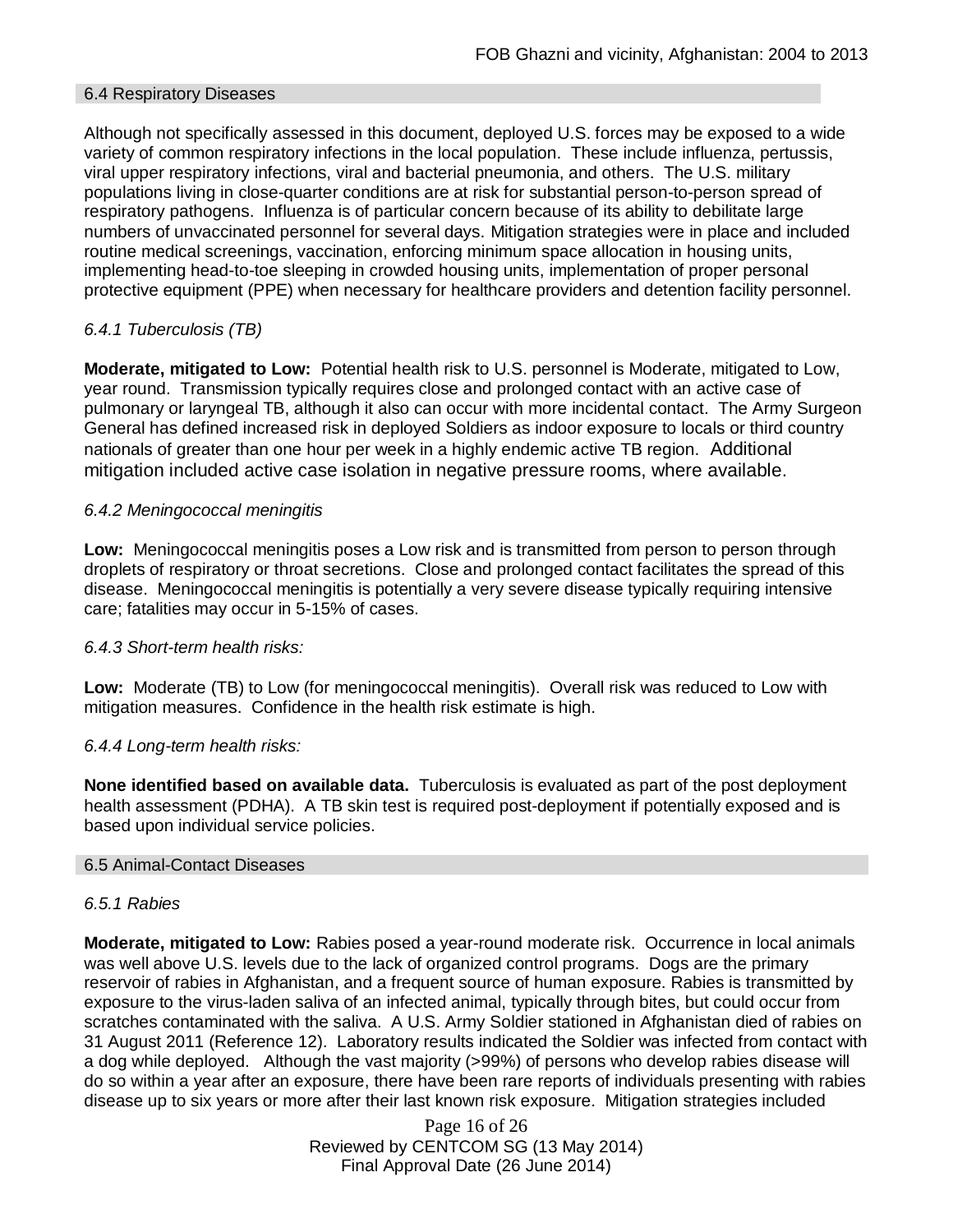command emphasis of CENTCOM GO 1B, reduction of animal habitats, active pest management programs, and timely treatment of feral animal scratches/bites.

### *6.5.2 Anthrax*

**Low:** Anthrax cases are rare in indigenous personnel, and pose a Low risk to U.S. personnel. Anthrax is a naturally occurring infection; cutaneous anthrax is transmitted by direct contact with infected animals or carcasses, including hides. Eating undercooked infected meat may result in contracting gastrointestinal anthrax. Pulmonary anthrax is contracted through inhalation of spores and is extremely rare. Mitigation measures included consuming approved food sources, proper food preparation and cooking temperatures, avoidance of animals and farms, dust abatement when working in these areas, vaccinations, and proper PPE for personnel working with animals.

### *6.5.3 Q-Fever*

**Moderate, mitigated to Low:** Potential health risk to U.S. personnel is Moderate, but mitigated to Low, year round. Rare cases are possible among personnel exposed to aerosols from infected animals, with clusters of cases possible in some situations. Significant outbreaks (affecting 1-50%) can occur in personnel with heavy exposure to barnyards or other areas where animals are kept. Unpasteurized milk may also transmit infection. The primary route of exposure is respiratory, with an infectious dose as low as a single organism. Incidence could result in debilitating febrile illness, sometimes presenting as pneumonia, typically requiring 1 to 7 days of inpatient care followed by return to duty. Mitigation strategies in place as listed in paragraph 6.5.2 except for vaccinations.

### *6.5.4 H5N1 avian influenza*

**Low:** Potential health risk to U.S. personnel is Low. Although H5N1 avian influenza (AI) is easily transmitted among birds, bird-to-human transmission is extremely inefficient. Human-to-human transmission appears to be exceedingly rare, even with relatively close contact. Extremely rare cases (less than 0.01% per month attack rate) could occur. Incidence could result in very severe illness with fatality rate higher than 50 percent in symptomatic cases. Mitigation strategies included avoidance of birds/poultry and proper cooking temperatures for poultry products.

#### *6.5.5* Short-term health risks:

**Low:** The short-term unmitigated risk is Moderate for rabies, and Q-fever, to Low for anthrax, and H5N1 avian influenza. Mitigation measures reduced the overall risk to Low. Confidence in risk estimate is high.

#### 6.5.6 Long-term health risks:

**Low:** A Low long term risk exists for rabies because, in rare cases, the incubation period for rabies can be several years.

#### **7 Venomous Animals**

All information was taken directly from the Clinical Toxinology Resources web site from the University of Adelaide, Australia (Reference 2). The species listed below have home ranges that overlap the location of FOB Ghazni and vicinity, and may present a health risk if they are encountered by personnel. See Section 9 for more information about pesticides and pest control measures.

> Page 17 of 26 Reviewed by CENTCOM SG (13 May 2014) Final Approval Date (26 June 2014)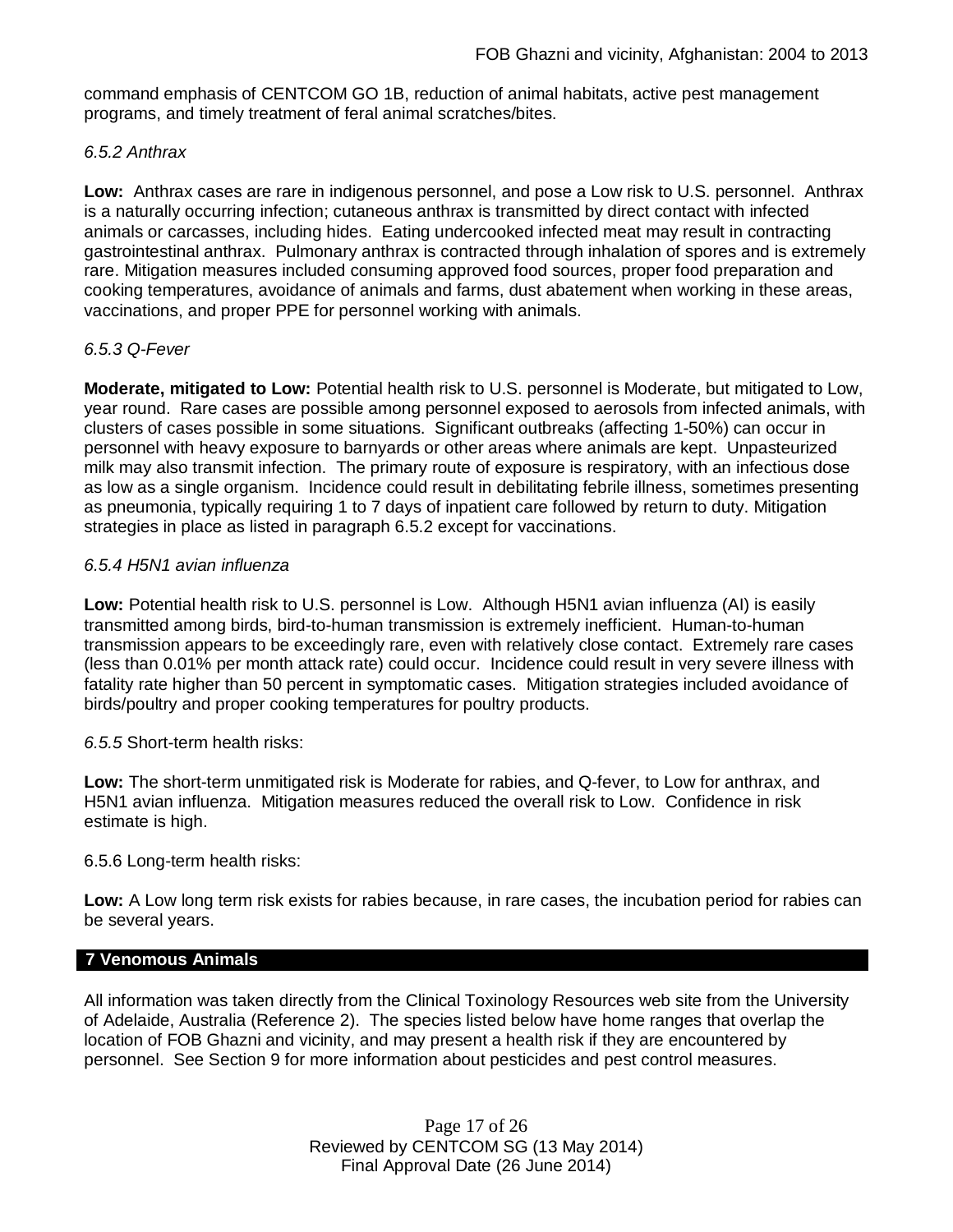## 7.1 Spiders

 *Latrodectus dahlia* (widow spider): Severe envenoming possible, potentially lethal. However, venom effects are mostly minor and even significant envenoming is unlikely to be lethal.

## 7.2 Scorpions

 *Androctonus amoreuxi,* and *Androctonus baluchicus*: Severe envenoming possible, potentially lethal. Severe envenoming may produce direct or indirect cardio toxicity, with cardiac arrhythmias, cardiac failure. Hypovolaemic hypotension possible in severe cases due to fluid loss through vomiting and sweating.

 *Buthacus striffleri*, *Compsobuthus afghanus*, *Compsobuthus rugosulus*, *Mesobuthus caucasicus, Mesobuthus eupeus, Mesobuthus macmahoni, Orthochirus afghanus, Orthochirus bicolor, Orthochirus. Jalalabadensis, Orthochirus pallidus, Orthochirus samrchelsis*, and *Orthochirus scrobiculosus*: There are a number of dangerous Buthid scorpions, but there are also some known to cause minimal effects only. Without clinical data it is unclear where these species fit within that spectrum.

 *Hottentotta alticola*, and *Hottentotta saulcyi*: Moderate envenoming possible but unlikely to prove lethal. Stings by these scorpions are likely to cause only short lived local effects, such as pain, without systemic effects.

 *Scorpiops afghanus*: Mild envenoming only, not likely to prove lethal. Stings by these scorpions are likely to cause only short lived local effects, such as pain, without systemic effects.

### 7.3 Snakes

 *Boiga trigonata* (Common Cat Snake), and *Telescopus rhinopoma* (leopard viper): Unlikely to cause significant envenoming; Bites by these rear fanged Colubrid snakes are rarely reported. They are likely to cause minimal to moderate local effects and no systemic effects.

 *Echis multisquamatus* (central Asian saw-scaled viper), *Echis sochureki* (Sochurek's sawscaled viper), *Gloydius halys* (Haly's Pit Viper): Severe envenoming possible, potentially lethal. Bites may cause moderate to severe coagulopathy and haemorrhagins causing extensive bleeding.

 *Macrovipera lebetina obtuse* (Levantine Viper): Severe envenoming possible, potentially lethal. Bites may cause mild to severe local effects, shock & coagulopathy.

 *Naja oxiana* (Oxus cobra): Severe envenoming possible, potentially lethal. Bites can cause systemic effects, principally flaccid paralysis.

 *Platyceps rhodorachis* (Jan's desert racer): Mild envenoming only, not likely to prove lethal. Requires symptomatic treatment only.

*7.4* Short-term health risk:

**Low:** If encountered, effects of venom vary with species from mild localized swelling (e.g. widow spider) to potentially lethal effects (e.g., Haly's Pit Viper). See effects of venom above. Mitigation strategies included avoiding contact, proper wear of uniform (especially footwear), and timely medical treatment. Confidence in the health risk estimate is low (Reference 9, Table 3-6).

> Page 18 of 26 Reviewed by CENTCOM SG (13 May 2014) Final Approval Date (26 June 2014)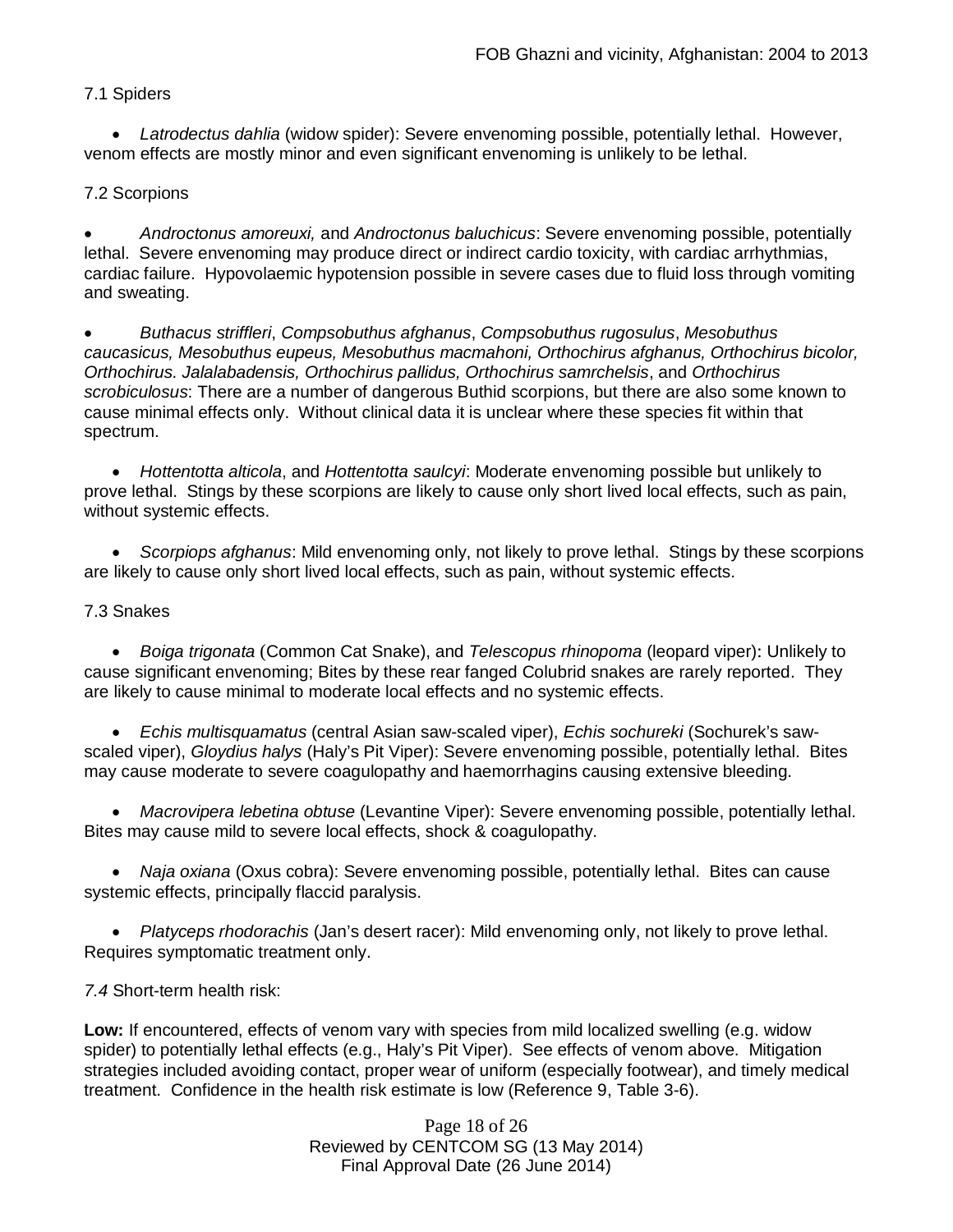## 7.5 Long-term health risk:

# **None identified.**

# **8 Heat/Cold Stress**

#### 8.1 Heat

Summer (June - September) monthly mean daily maximum temperatures range from 79.7 degrees Fahrenheit (°F) to 87.4 °F with an average temperature of 69.7 °F based on historical climatological data from the U.S. Air Force Combat Climatology Center, 14<sup>th</sup> Weather Squadron. The health risk of heat stress/injury based on temperatures alone is Low (< 78 °F) from October – May, Moderate (78-81.9°F) for September, and high (82-87.9°F) from June to August. However, work intensity and clothing/equipment worn pose greater health risk of heat stress/injury than environmental factors alone (Reference 6). Managing risk of hot weather operations included monitoring work/rest periods, proper hydration, and taking individual risk factors (e.g. acclimation, weight, and physical conditioning) into consideration. Risk of heat stress/injury was reduced with preventive measures

### 8.1.1 Short-term health risk:

**Low to Moderate, mitigated to Low:** The risk of heat injury was reduced to low through preventive measures such as work/rest cycles, proper hydration and nutrition, and monitoring wet bulb globe temperature (WBGT). Risk of heat injury in unacclimatized or susceptible populations (older, previous history of heat injury, poor physical condition, underlying medical/health conditions), and those under operational constraints (equipment, PPE, vehicles) is Low. Confidence in the health risk estimate is low (Reference 9, Table 3-6).

#### 8.1.2 Long-term health risk:

**Low:** The long-term risk is Low. However, the risk may be greater for certain susceptible persons– those older (i.e., greater than 45 years), in lesser physical shape, or with underlying medical/health conditions. Long-term health implications from heat injuries are rare but may occur, especially from more serious injuries such as heat stroke. It is possible that high heat in conjunction with various chemical exposures may increase long-term health risks, though specific scientific evidence is not conclusive. Confidence in these risk estimates is medium (Reference 9, Table 3-6).

### 8.2 Cold

### 8.2.1 Short-term health risks:

Winter (December - March) mean daily minimum temperatures range from 12.9 °F to 29.3 °F with an average temperature of 28.3 °F based on historical climatological data from the U.S. Air Force Combat Climatology Center, 14<sup>th</sup> Weather Squadron. Because even on warm days a significant drop in temperature after sunset by as much as 40 °F can occur, there is a risk of cold stress/injury from November – March.

The risk assessment for Non-Freezing Cold Injuries (NFCI), such as chilblain, trench foot, and hypothermia, is Moderate based on historical temperature and precipitation data. Frostbite is possible when temperatures drop below freezing. Personnel may encounter significantly lower temperatures during field operations at higher altitudes. As with heat stress/injuries, cold stress/injuries are largely dependent on operational and individual factors instead of environmental factors alone.

> Page 19 of 26 Reviewed by CENTCOM SG (13 May 2014) Final Approval Date (26 June 2014)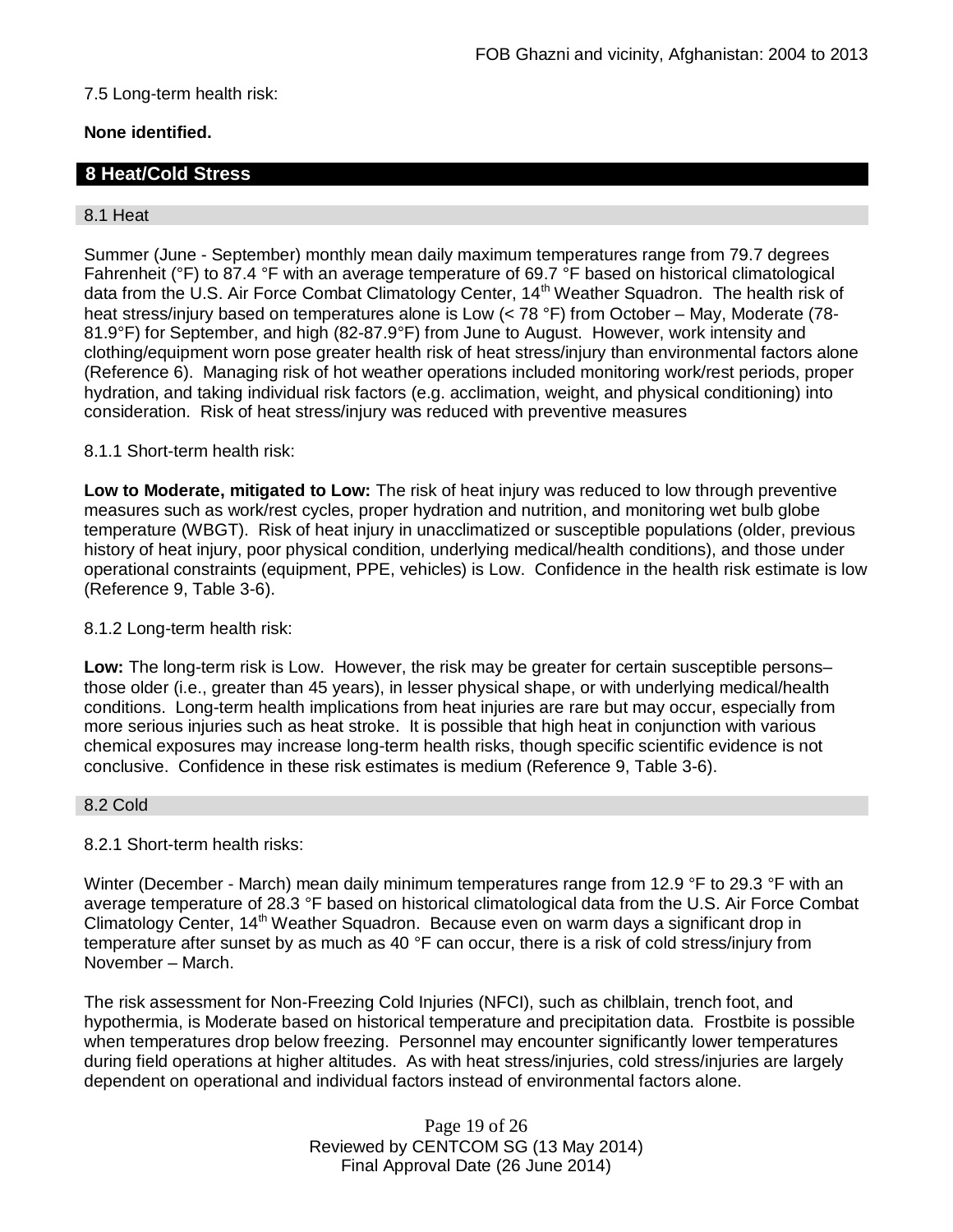**Low to Moderate, mitigated to Low:** The risk of cold injury was reduced to low through preventive measures such as work/rest cycles, proper hydration and nutrition, and monitoring Wet Bulb Globe Temperature (WBGT). Confidence in the health risk estimate is low.

8.1.2 Long-term health risk:

**Low:** The health risk of cold injury is Low. Confidence in the health risk estimate is high.

# **9 Noise**

#### 9.1 Continuous

No specific hazard sources were documented in the DOEHRS or MESL from 15 March 2004 to 8 February 2013 timeframe.

9.1.1 Short and long-term health risks:

### **Not evaluated**

#### 9.2 Impulse

No specific hazard sources were documented in the DOEHRS or MESL from 15 March 2004 to 8 February 2013 timeframe.

9.2.1 Short-term and Long-term health risks:

### **Not evaluated**.

### **10 Unique Incidents/Concerns**

#### 10.1 Potential environmental contamination sources

DoD personnel are exposed to various chemical, physical, ergonomic, and biological hazards in the course of performing their mission. These types of hazards depend on the mission of the unit and the operations and tasks which the personnel are required to perform to complete their mission. The health risk associated with these hazards depends on a number of elements including what materials are used, how long the exposure last, what is done to the material, the environment where the task or operation is performed, and what controls are used. The hazards can include exposures to heavy metal particulates (e.g. lead, cadmium, manganese, chromium, and iron oxide), solvents, fuels, oils, and gases (e.g. carbon monoxide, carbon dioxide, oxides of nitrogen, and oxides of sulfur). Most of these exposures occur when performing maintenance task such as painting, grinding, welding, engine repair, or movement through contaminated areas. Exposures to these occupational hazards can occur through inhalation (air), skin contact, or ingestion; however exposures through air are generally associated with the highest health risk.

#### 10.2 Waste Sites/Waste Disposal

FOB Ghazni: According to the USFOR-A Environmental Database, open burning of solid waste was performed on FOB Ghazni. The OEHSA dated 5/7/13 indicates that there were two solid waste incinerators and one medical waste incinerator on the base. The solid waste incinerators were not operating during the date of the OEHSA.

> Page 20 of 26 Reviewed by CENTCOM SG (13 May 2014) Final Approval Date (26 June 2014)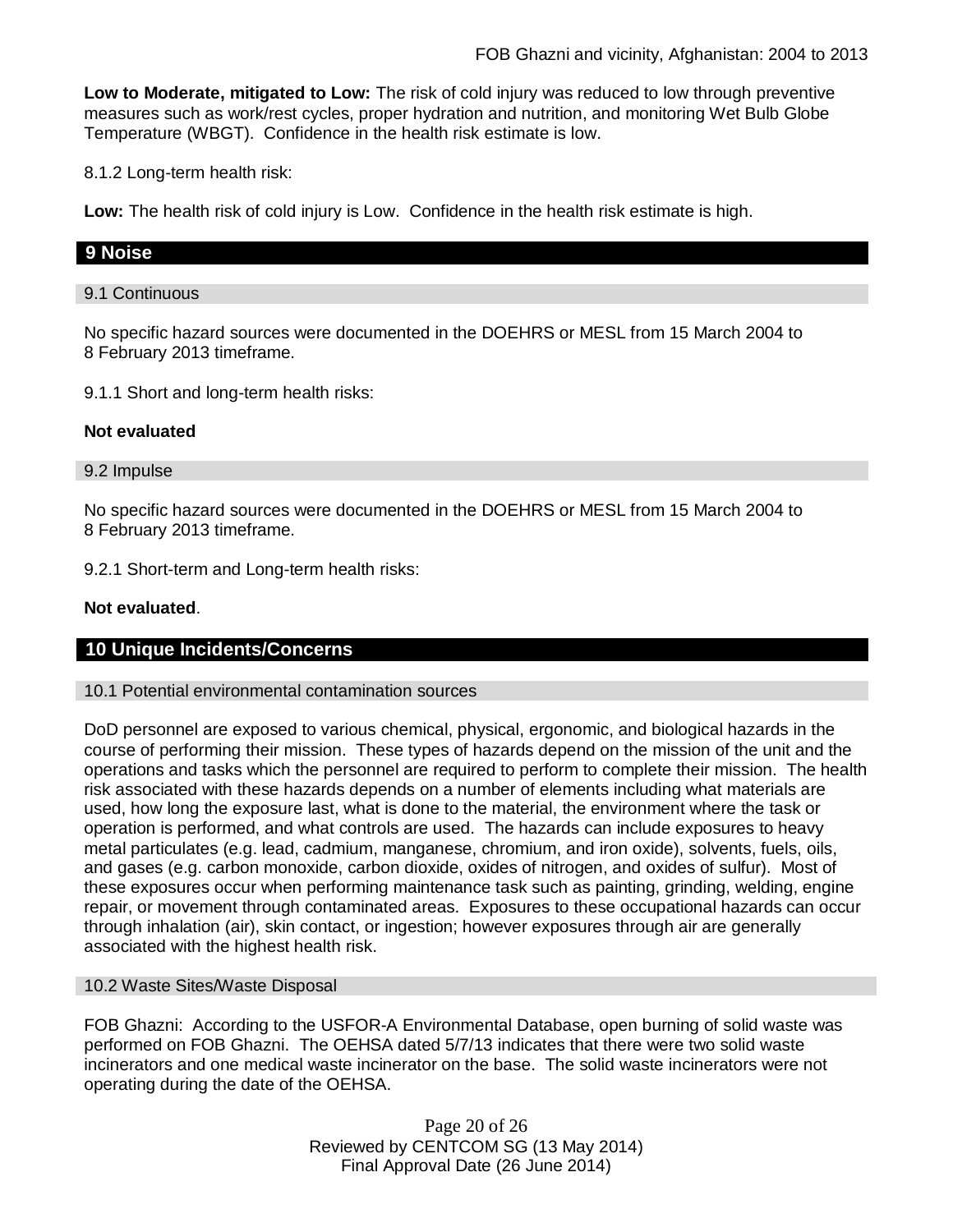COP Band-E Sardeh: A burn pit was used for disposal of solid waste. Waste water was hauled off site (BCA Band-E Sardeh 2012).

COP Dey Yak: An offsite burn pit was used for disposal of solid waste. Waste water was hauled off site (BCA Dey Yak 2012).

COP Four Corners: A burn pit was used for disposal of solid waste.

COP Giro: A burn pit and incinerator were used for disposal of solid waste (BCA Giro 2011). Waste water was pumped off site.

COP Kushamond: An offsite burn pit was used for disposal of solid waste. However, the distance from the burn pit to COP Kushamond is not known.

COP Qarabagh: An offsite burn pit was used for disposal of solid waste. Waste water was hauled off site (BCA 2012).

10.2.1 Short and long-term health risks:

#### **Undetermined**

#### 10.3 Fuel/petroleum products/industrial chemical spills

COP Qarabagh: Signs of fuel spillage around distribution system and within/outside of secondary containment (BCA 2012).

10.3.1 Short and long-term health risks:

#### **Undetermined**

#### 10.4 Pesticides/Pest Control:

The health risk of exposure to pesticide residues is considered within the framework of typical residential exposure scenarios, based on the types of equipment, techniques, and pesticide products that have been employed, such as enclosed bait stations for rodenticides, various handheld equipment for spot treatments of insecticides and herbicides, and a number of ready-to-use (RTU) methods such as aerosol cans and baits. The control of rodents required the majority of pest management inputs, with the acutely toxic rodenticides staged as solid formulation lethal baits placed in tamper-resistant bait stations indoors and outdoors throughout cantonment areas. Nuisance insects, including biting and stinging insects such as bees, wasps, and ants, also required significant pest management inputs. Use of pesticides targeting against these pests generally involved selection of compounds with low mammalian toxicity and short-term residual using pinpoint rather than broadcast application techniques. A total of 144 monthly pesticide application reports in the MESL data portal for COP Band-E Sardeh, COP Four Corners, FOB Ghazni, COP Giro, and COP Kushamond (13 June 2007 to 4 January 2013) list the usage of pesticides on the site.

For each pesticide product applied during this period, the EPA approved label has been archived, providing a framework how each pesticide handled and applied (see below).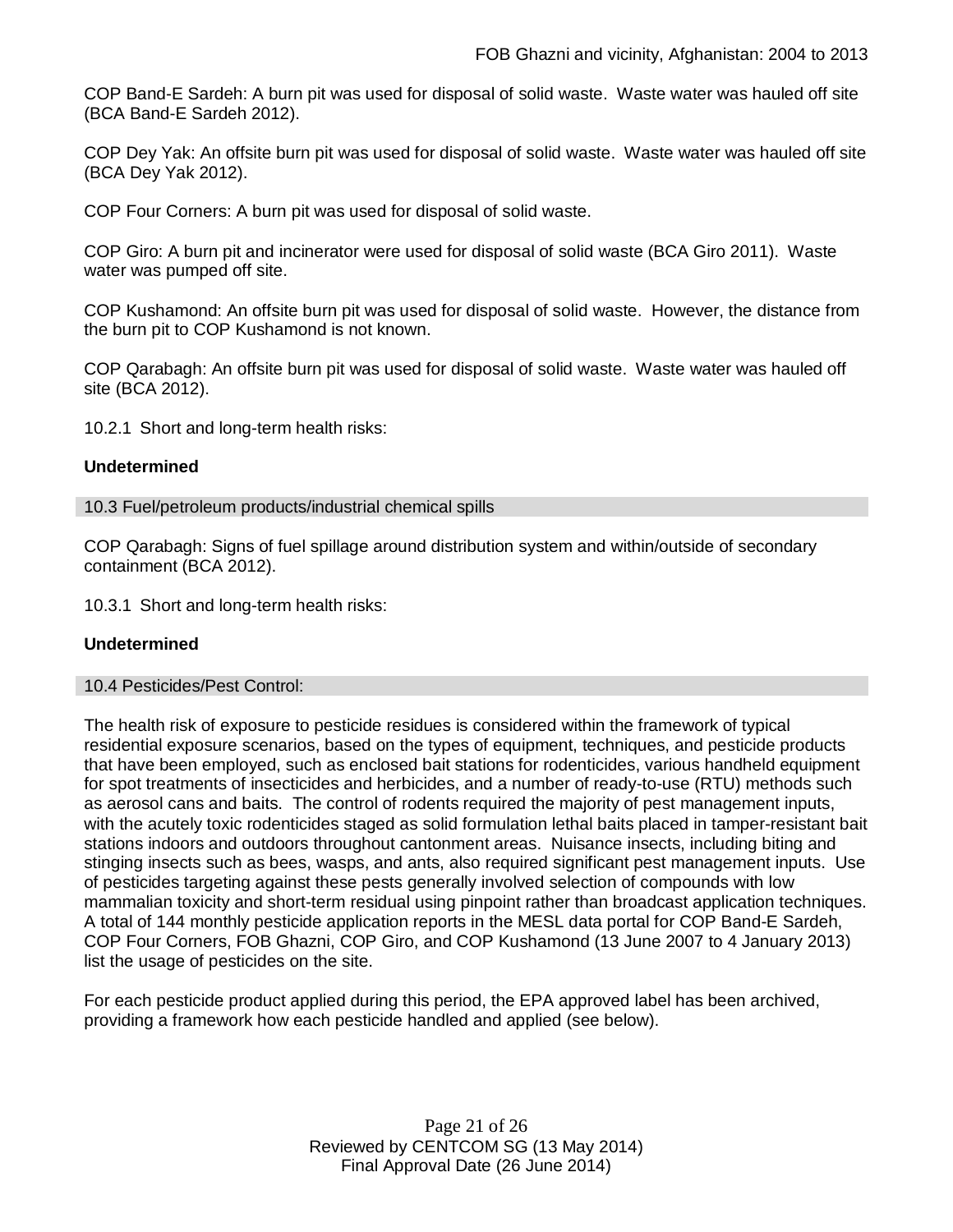### 10.4.1 Rodenticides

Polybutylenes, polyisobutylenes, pyrethrins, diphacinone, resmethrin, and brodifacoum were used to control rodents.

#### 10.4.2 Insecticides

Insecticides used to control ants, cockroaches, flies, mosquitoes, and wasps incude: h*ydramethylnon, ß-Cyfluthrin, Imidacloprid,* Lambda-cyhalothrin, Pyrethrins, Piperonyl Butoxide, Orthoboric Acid, Fipronil, Z- 9- Tricosene, DEET, Glyphosate, Methomyl, *Bacillus thuringiensis* subspecies *israelensis,* (S)-Methoprene, and n-Octyl bicycloheptene dicarboximide.

*10.4.3* Short-term and Long-term health risks

### **Not evaluated**.

#### 10.5 Asbestos

No specific hazard sources were documented in the DOEHRS or MESL from 15 March 2004 to 8 February 2013 timeframe for all the bases expect COP Four Corners. Possible asbestos containing material was observed within the roofing material on the MWR Building and in the cover of a former ammo bunker in two OEHSAs performed in 2012. No samples were collected to verify if the material did indeed contain asbestos.

10.5.1 Short-term and Long-term health risks:

### **Not evaluated**.

#### 10.6 Lead Based Paint

No specific hazard sources were documented in the DOEHRS or MESL from 15 March 2004 to 8 February 2013 timeframe.

10.6.1 Short-term and Long-term health risks:

#### **Not evaluated**.

#### 10.7 Burn Pit

No information on the presence/absence of burn pit(s) or incinerator(s) were found for FOB Vulcan.

COP Band-E Sardeh: A burn pit for disposal of solid waste was located on the opposite side of the Afghanistan National Army compound. There were no incinerators on site (BCA Band-E Sardeh 2012).

COP Dey Yak: Local national used two-burn pits offsite with a third at some point not visible from perimeter wall. Both observed pits were 10 m x 15 m with depth of 1.2 m. There were no incinerators on site (BCA Dey Yak 2012).

COP Four Corners: A burn pit for disposal of solid waste was located in the corner of COP Four Corners adjacent to HESCO barrier. Solders were exposed to smoke from burning operations when the wind blows smoke into the COP.

> Page 22 of 26 Reviewed by CENTCOM SG (13 May 2014) Final Approval Date (26 June 2014)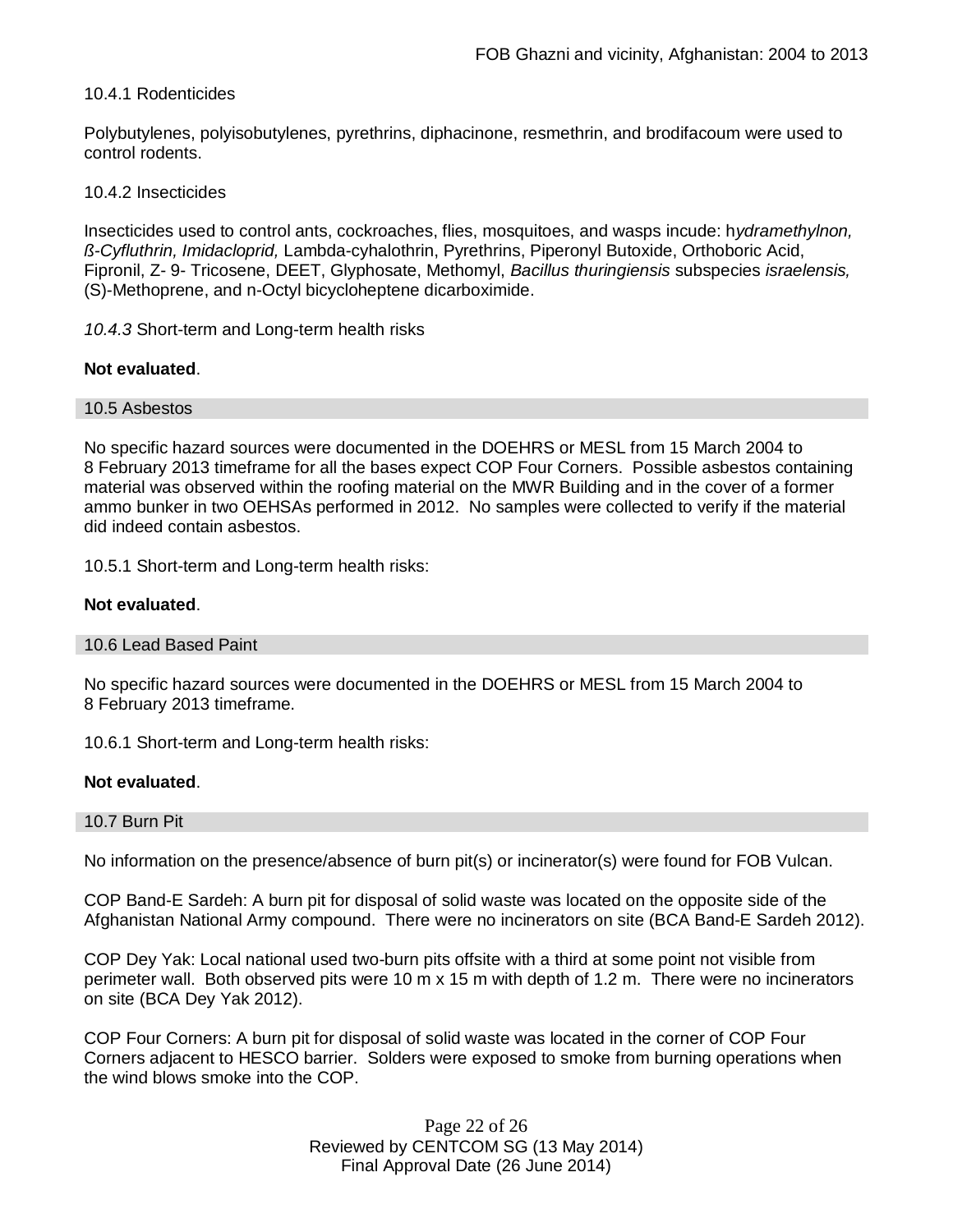FOB Ghazni: According to the USFOR-A Environmental Database, open burning of solid waste was performed on FOB Ghazni. OEHSA dated 5/7/13 indicates that there were two solid waste incinerators and one medical waste incinerator on the base. The solid waste incinerators were not operating during the date of the OEHSA.

COP Giro: A burn pit adjacent to COP was used for disposal of solid waste. An incinerator was used for burning plastics and metals (BCA Giro 2011). Note, the BCA conducted on 15-16 June 2012 indicates that no incinerators were in use; however burn out latrines were used.

COP Kushamond: A burn pit located outside the perimeter was used for disposal of solid waste.

COP Qarabagh: A burn pit located outside the perimeter was used for disposal of solid waste. The burn Pit dimensions 6m x 4.5 m x 2m operated by local national. Local national was observed placing trash on edge of pit rather than inside it.

While not specific to FOB Ghazni and vicinity, the consolidated epidemiological and environmental sampling and studies on burn pits that have been conducted as of the date of this publication have been unable to determine whether an association does or does not exist between exposures to emissions from the burn pits and long-term health effects (Reference 7). The Institute of Medicine committee's review of the literature and the data suggests that service in Iraq or Afghanistan (i.e., a broader consideration of air pollution than exposure only to burn pit emissions) may be associated with long-term health effects, particularly in susceptible (e.g., those who have asthma) or highly exposed subpopulations, such as those who worked at the burn pit. Such health effects would be due mainly to high ambient concentrations of PM from both natural and anthropogenic sources, including military sources. If that broader exposure to air pollution turns out to be relevant, potentially related health effects of concern are respiratory and cardiovascular effects and cancer. Susceptibility to the PM health effects could be exacerbated by other exposures, such as stress, smoking, local climatic conditions, and co-exposures to other chemicals that affect the same biologic or chemical processes. Individually, the chemicals measured at burn pit sites in the study were generally below concentrations of health concern for general populations in the United States. However, the possibility of exposure to mixtures of the chemicals raises the potential for health outcomes associated with cumulative exposure to combinations of the constituents of burn pit emissions and emissions from other sources.

10.7.1 Particulate Matter, less than 2.5 micrometers (PM<sub>2.5</sub>)

10.7.1.2 Exposure Guidelines:

Short Term (24-hour) PM $_{2.5}$  (µg/m $^3$ ):  $\qquad \qquad \textsf{Long-term (1year) PM}_{2.5} \, \textsf{MEGs (}\mu\textsf{g/m}^3\textsf{)}\textsf{:}$ 

- 
- Marginal MEG = 250 **e** Marginal MEG = 65
- Critical MEG  $= 500$

Negligible MEG = 65 Negligible MEG = 15

10.7.1.3 Sample data/Notes:

COP Giro: A single valid  $PM_{2.5}$  air sample was collected on 15 June 2012. The 24-hour  $PM_{2.5}$ concentration was 27  $\mu$ g/m<sup>3</sup>.

COP Qarabagh: A single valid PM<sub>2.5</sub> air sample was collected on 13 June 2012. The 24-hour PM<sub>2.5</sub> concentration was 177  $\mu$ g/m<sup>3</sup>.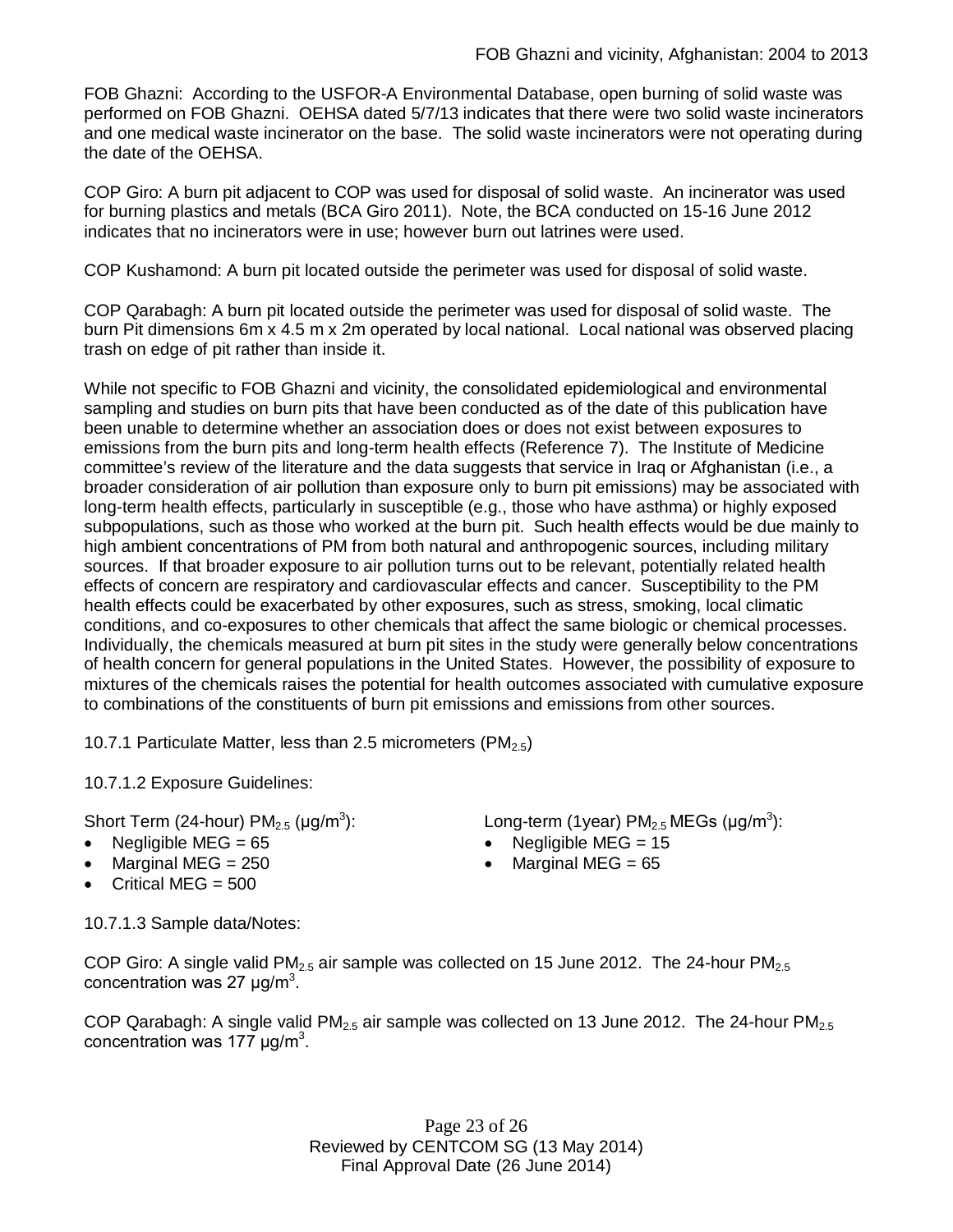10.7.1.4 Short- and long-term health risks:

Not Evaluated. There were insufficient data to characterize the short- and long-term PM<sub>2.5</sub> health risk for COP Giro, and COP Qarabagh.

> Page 24 of 26 Reviewed by CENTCOM SG (13 May 2014) Final Approval Date (26 June 2014)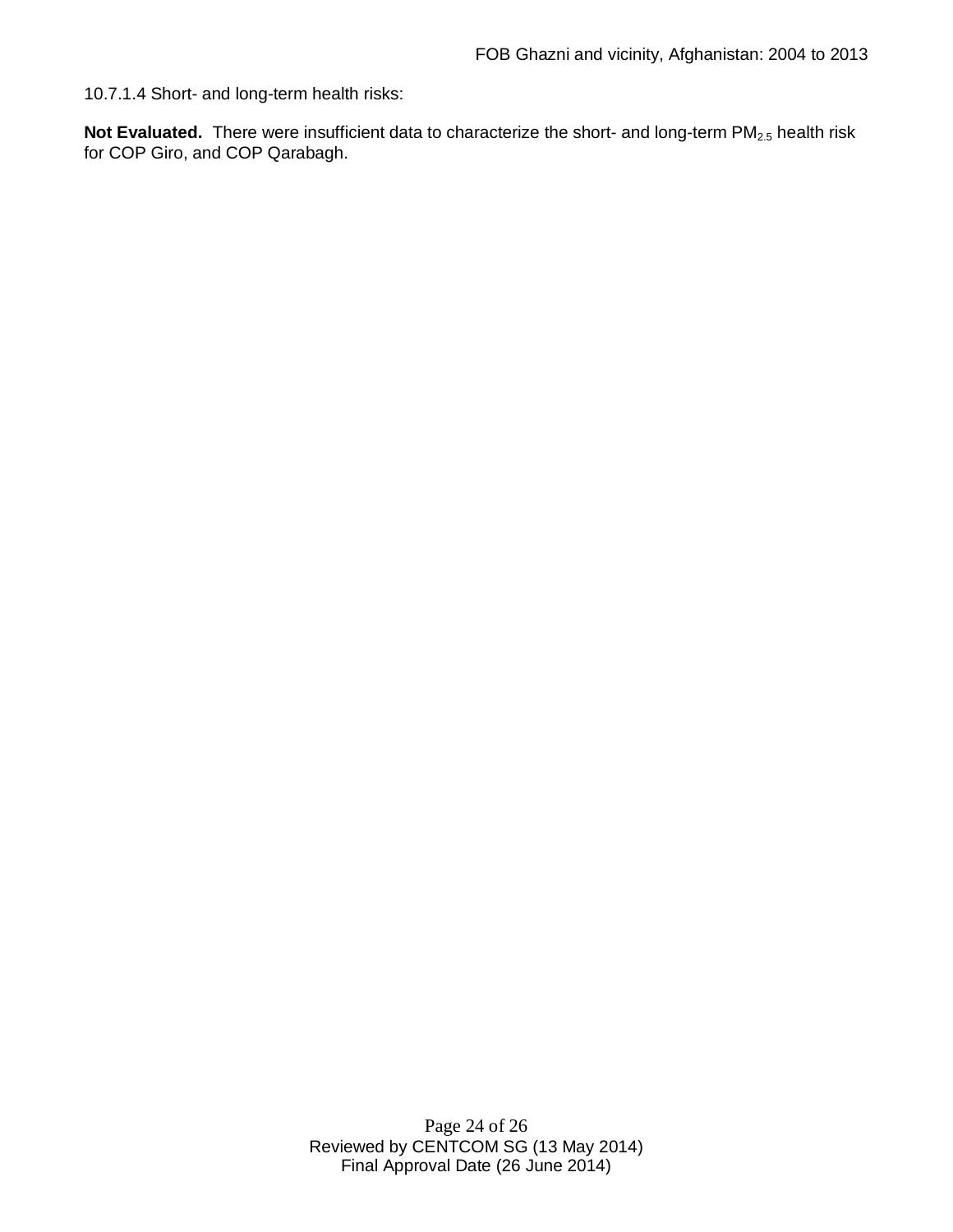# **11 References<sup>1</sup>**

- 1. Casarett and Doull's Toxicology: the Basic Science of Exposures, Chapter 2- Principles of Toxicology; Fifth Edition, McGraw Hill, New York.
- 2. Clinical Toxinology Resources: http://www.toxinology.com/. University of Adelaide, Australia.
- 3. Defense Occupational and Environmental Health Readiness System (referred to as the DOEHRS-EH database) at https://doehrs-ih.csd.disa.mil/Doehrs/. Department of Defense (DoD) Instruction 6490.03, *Deployment Health*, 2006.
- 4. DoDI 6055.05, Occupational and Environmental Health, 2008.
- 5. DoD MESL Data Portal: https://mesl.apgea.army.mil/mesl/.Some of the data and reports used may be classified or otherwise have some restricted distribution.
- 6. Goldman RF. 2001. Introduction to heat-related problems in military operations. *In*: Textbook of military medicine: medical aspects of harsh environments Vol. 1, Pandolf KB, and Burr RE (Eds.), Office of the Surgeon General, Department of the Army, Washington DC.
- 7. IOM (Institute of Medicine). 2011*.* Long-term health consequences of exposure to burn pits in Iraq and Afghanistan*.* Washington, DC: The National Academies Press.
- 8. Joint Staff Memorandum (MCM) 0028-07, Procedures for Deployment Health Surveillance, 2007.
- 9. USA PHC TG230, June 2013 Revision.
- 10. USACHPPM. 2008. Particulate Matter Factsheet; 64-009-0708, 2008.
- 11. Modification 11 to United States Central Command Individual Protection and Individual Unit Deployment Policy, 2 December 2011.
- 12. CDC. 2012. Morbidity and Mortality Weekly Report. Imported Human Rabies in a U.S. Army Soldier. May 4, 2012. 61(17); 302-305.

Page 25 of 26 Reviewed by CENTCOM SG (13 May 2014) Final Approval Date (26 June 2014)

<sup>1</sup> NOTE. The data are currently assessed using the 2013 TG230. The general method involves an initial review of the data which eliminates all chemical substances not detected above 1-yr negligible MEGs. Those substances screened out are not considered acute or chronic health hazards so are not assessed further. For remaining substances, acute and chronic health effects are evaluated separately for air water (soil is only evaluated for long term risk). This is performed by deriving separate short-term and long term population exposure level and estimates (referred to as population exposure point concentrations (PEPC)) that are compared to MEGs derived for similar exposure durations. If less than or equal to negligible MEG the risk is Low. If levels are higher than negligible then there is a chemical-specific toxicity and exposure evaluation by appropriate SMEs, which includes comparison to any available marginal, critical or catastrophic MEGs. For drinking water 15 L/day MEGs are used for the screening while site specific 5-15 L/day are used for more detailed assessment. For nondrinking water (such as that used for personal hygiene or cooking) the 'consumption rate' is limited to 2 L/day (similar to the EPA) which is derived by multiplying the 5 L/day MEG by a factor of 2.5. This value is used to conservatively assess non drinking uses of water.